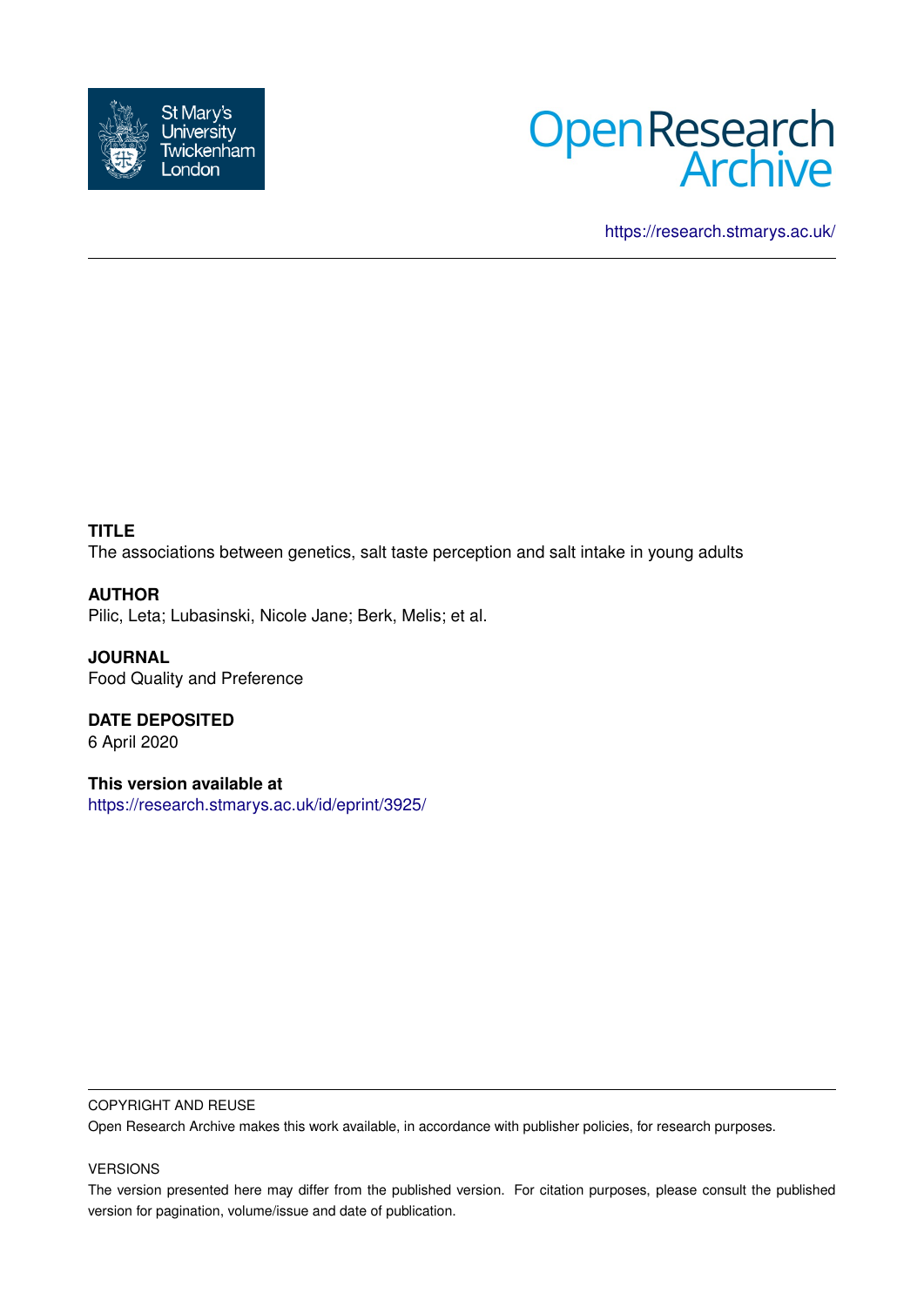#### **The associations between genetics, salt taste perception and salt intake in young adults**

2 Leta Pilic<sup>a</sup>, Nicole Jane Lubasinski<sup>a</sup>, Melis Berk<sup>a</sup>, Delia Ward<sup>a</sup>, Catherine Anna-Marie

Graham<sup>b</sup>, Viviane Da Silva Anastacio<sup>a</sup>, Alexandra King<sup>a</sup>, Yiannis Mavrommatis<sup>a</sup> 

4 <sup>a</sup> Faculty of Sport, Health and Applied Science, St Mary's University Twickenham, UK

<sup>b</sup>Oxford Brookes Centre for Nutrition and Health, Faculty of Health and Life Sciences,

Department of Sport, Health and Social Work, Oxford Brookes University, Oxfordshire, UK

- **Corresponding author:**
- Dr. Leta Pilic,
- Email: [leta.pilic@stmarys.ac.uk](mailto:leta.pilic@stmarys.ac.uk)

Present address: Faculty of Sport, Health and Applied Science, St Mary's University

Twickenham, Waldegrave Road, TW1 4SX, UK

Tel: +44 20 8240 4179

**Abstract**

 Food liking is one of the main determinants of food intake. Salt taste perception and preference, that play a role in liking of salt, may be genetically determined, although research in humans is scarce. The aim of this study was to explore the associations between genetics, salt taste perception, preference, self-reported salt habit and intake. The participants were young (18-35 years) and healthy adults (32 males and 63 females). Salt taste thresholds were determined with British Standard ISO3972:2011 methodology and salt taste preference by ratings of saltiness and pleasantness of tomato soup with salt concentrations reflecting salt content in foods. Self-reported salt habit was determined by asking participants how salty 22 they usually eat their food and salt intake with two 24-hour 5-step multiple pass recalls. Genotyping for variants in the *SCNN1B* rs239345 and *TRPV1* rs8065080 was performed. Participants homozygous for the minor allele of the rs8065080 had lower ratings of saltiness 25 ( $p = 0.008$ ) and higher ratings of pleasantness of soup ( $p = 0.027$ ) when compared to major 26 allele carriers. Preference for salt in soup was associated with salt habit ( $p = 0.003$ ) and participants with high salt preference had higher salt intake compared to those with low salt 28 preference  $(2236 \pm 261 \text{ vs. } 1543 \pm 107 \text{ mg}/1000 \text{ kcal}, p = 0.017)$ . *TRPV1* rs8065080 may play a role in salt taste perception and preference, which should be confirmed in a larger sample size study. Hedonic appeal of salty food should be considered when providing personalised advice to change this behaviour.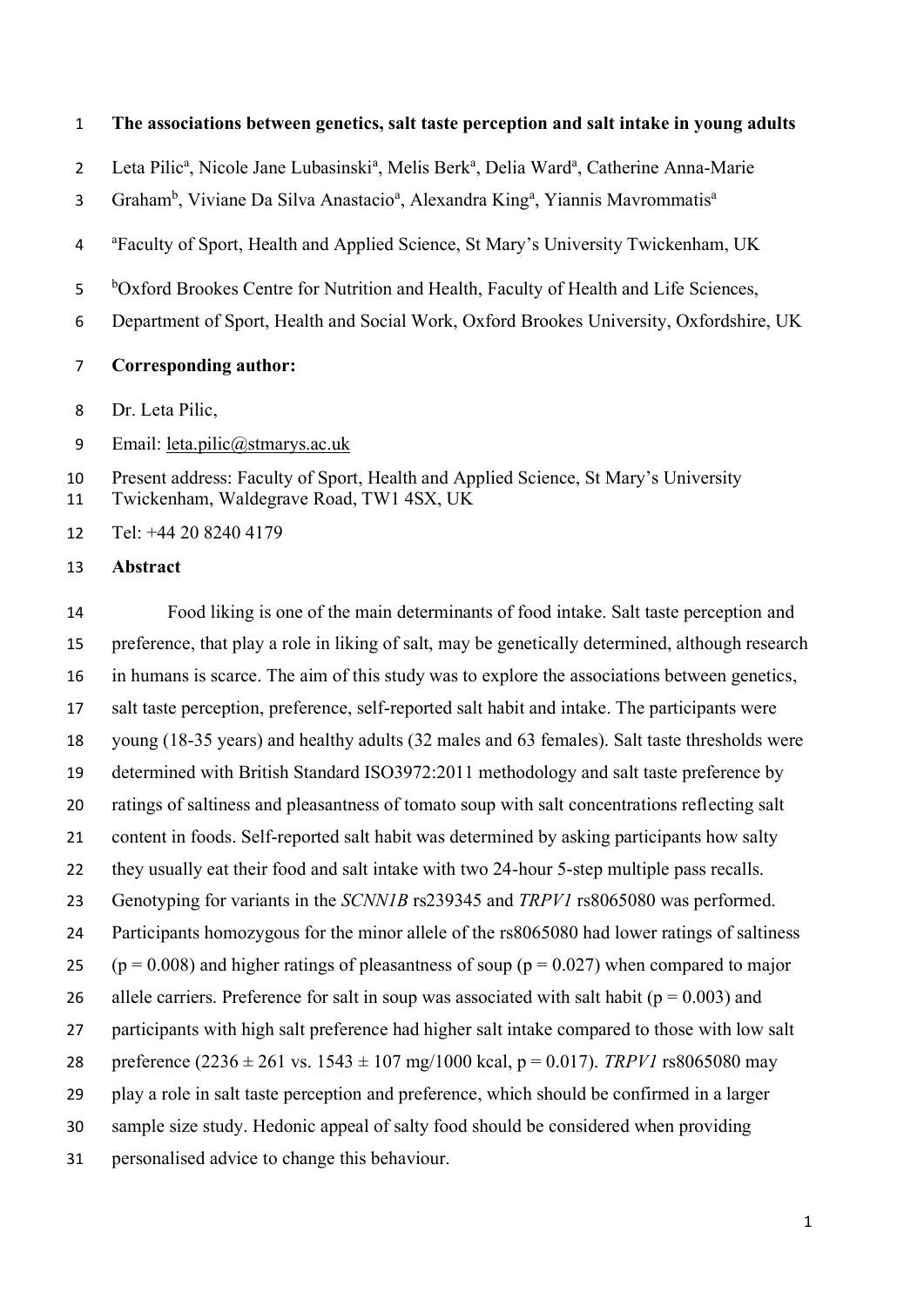| 32                         | Key words: Genetics; preference; salt intake; SCNN1B; taste; TRPV1                                                                                                                                                                                                                                                                                                               |  |  |  |  |
|----------------------------|----------------------------------------------------------------------------------------------------------------------------------------------------------------------------------------------------------------------------------------------------------------------------------------------------------------------------------------------------------------------------------|--|--|--|--|
| 33                         | <b>Abbreviations</b>                                                                                                                                                                                                                                                                                                                                                             |  |  |  |  |
| 34<br>35<br>36<br>37<br>38 | AMPM - automated multiple pass method; CVD - cardiovascular disease; DALY - disability<br>adjusted life year; FFQ - food frequency questionnaire; SCNN1B - Epithelial sodium<br>channel 1 subunit beta; SNP - single nucleotide polymorphism; TRPV1 - The transient<br>receptor potential cation channel subfamily V member 1; USDA - United States Department<br>of Agriculture |  |  |  |  |
| 39                         |                                                                                                                                                                                                                                                                                                                                                                                  |  |  |  |  |
| 40                         |                                                                                                                                                                                                                                                                                                                                                                                  |  |  |  |  |
| 41                         |                                                                                                                                                                                                                                                                                                                                                                                  |  |  |  |  |
| 42                         |                                                                                                                                                                                                                                                                                                                                                                                  |  |  |  |  |
| 43                         |                                                                                                                                                                                                                                                                                                                                                                                  |  |  |  |  |
| 44                         |                                                                                                                                                                                                                                                                                                                                                                                  |  |  |  |  |
| 45                         |                                                                                                                                                                                                                                                                                                                                                                                  |  |  |  |  |
| 46                         |                                                                                                                                                                                                                                                                                                                                                                                  |  |  |  |  |
| 47                         |                                                                                                                                                                                                                                                                                                                                                                                  |  |  |  |  |
| 48                         |                                                                                                                                                                                                                                                                                                                                                                                  |  |  |  |  |
| 49                         |                                                                                                                                                                                                                                                                                                                                                                                  |  |  |  |  |
| 50                         |                                                                                                                                                                                                                                                                                                                                                                                  |  |  |  |  |
| 51                         |                                                                                                                                                                                                                                                                                                                                                                                  |  |  |  |  |
| 52                         |                                                                                                                                                                                                                                                                                                                                                                                  |  |  |  |  |
| 53                         |                                                                                                                                                                                                                                                                                                                                                                                  |  |  |  |  |
| 54                         |                                                                                                                                                                                                                                                                                                                                                                                  |  |  |  |  |
| 55                         |                                                                                                                                                                                                                                                                                                                                                                                  |  |  |  |  |
| 56                         |                                                                                                                                                                                                                                                                                                                                                                                  |  |  |  |  |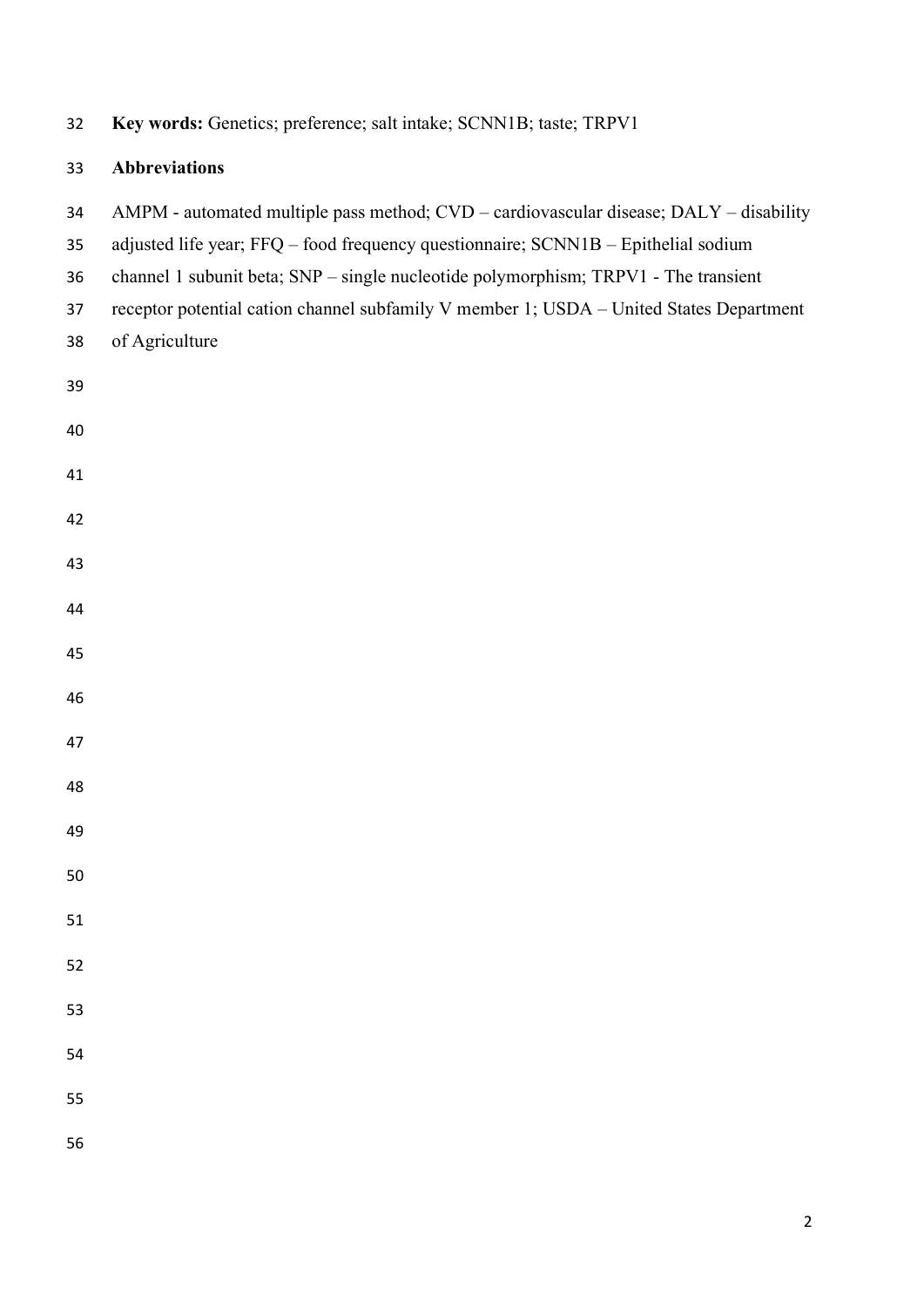#### **1. Introduction**

 Non-communicable disease such as cardiovascular disease (CVD) are among the top ten global causes of death (World Health Organisation, 2018). Unhealthy diets are suggested as key risk factors for such disease accounting for 11 million deaths and 255 million disability adjusted life years (DALYs) worldwide. Specifically, high intake of sodium (hereinafter sodium and salt will be used interchangeably) was among the top three leading dietary risk factors for deaths and DALYs. It was estimated that the mean global sodium 64 consumption in 2017 was 6 g/day, exceeding the recommended intakes of 2.0 g/day by  $86\%$ (Afshin et al., 2019).

 Food liking, that may be determined by taste perception (taste threshold sensitivity) and preference for a specific taste, is considered as one of the main determinants of food intake and potentially salt (Feeney, O'Brien, Scannell, Markey, & Gibney, 2011). Salt taste sensitivity may be determined by genetic variations in salty taste receptors. One of the first proposed amiloride-sensitive salty taste receptors in the tongue was the epithelial sodium channel (ENaC), involved in transepithelial sodium transport (Bachmanov et al., 2014). Regarding the amiloride-insensitive part of salt taste receptor, one of the candidates is TRPV1 (transient receptor potential cation channel, subfamily V, member 1; formerly named vanilloid receptor subtype 1, or capsaicin receptor).TRPV1 also transduces painful thermal stimuli and is activated by capsaicin (Yang & Zheng, 2017).

 Although scarce, research in humans suggests that these receptors may play a role in perception of salty taste. Dias et al. (2013) investigated the associations between genetic variation in the ENaC and the *TRPV1*, expressed lingually, and salt taste threshold and suprathreshold taste sensitivity in young Caucasians. Variants in the beta subunit of the ENaC *SCNN1B* gene together with the *TRPV1* modified suprathreshold salt taste sensitivity. More specifically, individuals homozygous for the A allele of the *SCNN1B* rs239345 had lower suprathreshold salt taste sensitivity than those with either AT or TT genotype. Similar was observed for individuals with the CC genotype of the *TRPV1* rs8065080. Although not clear if the rs239345 is functional, the *TRPV1* rs8065080 is a missense single nucleotide polymorphism (SNP) resulting in amino acid change at position 585, from isoleucine to 86 valine, potentially affecting protein function (Ng & Henikoff, 2006). Studies of its functional 87 effect showed a decreased channel activity in response to two typical TRPV1 stimuli, heat 88 and capsaicin, in TRPV1-Val-585 cells (C allele) compared to TRPV1-Ile-585 (T allele)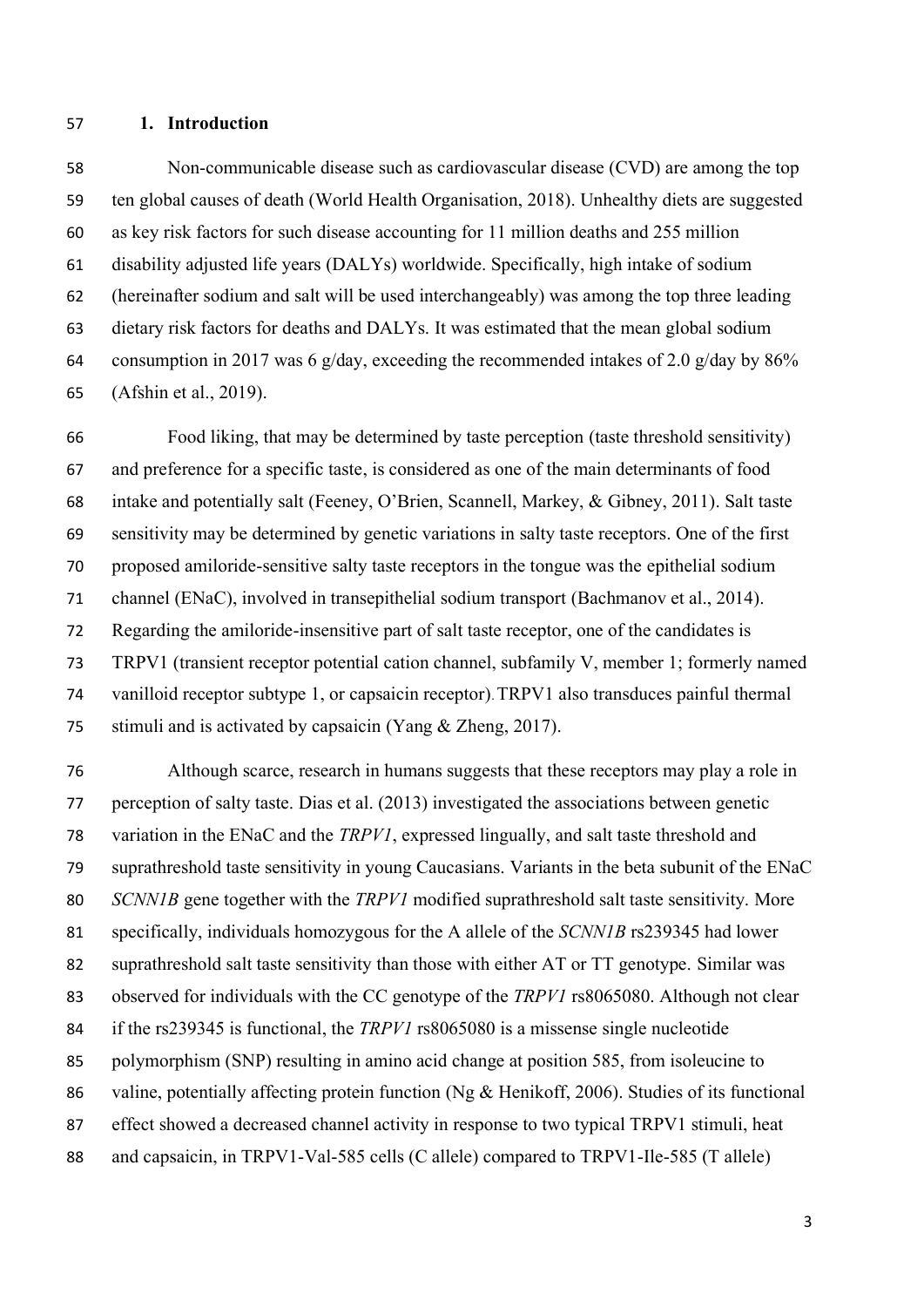(Cantero-Recasens et al., 2010). If this was the case with salt, it may serve as an explanation why participants with CC genotype were reported to have lower taste sensitivity (ie. higher thresholds) (Dias et al., 2013). Despite the associations observed by Dias et al. (2013), the authors highlighted the need for replication of their results. Indeed, the associations between *SCNN1B*, *TRPV1*, salt taste sensitivity and preference have been confirmed recently in cohorts of Spanish and Canadian adults (Barragán et al., 2018; Chamoun et al., 2018). However, little is known about the effects of these genetic variants on the actual salt consumption.

 Furthermore, research exploring the relationships between salt taste sensitivity, preference and intake is inconclusive. Matsuzuki, Muto, & Haruyama (2008) found no association between salt taste thresholds and sodium intake in Japanese school children whereas Kim & Lee (2009) showed that the children who reported liking for a Korean high- salt soup/stew had higher thresholds for salt. In adults, Pangborn & Pecore (1982) did not demonstrate a strong relationship between salt intake and taste thresholds while Azinge, Sofola, & Silva (2011) reported a higher urinary sodium excretion in Nigerian adults with higher salt taste thresholds. Piovesana, Sampaio, & Gallani (2013) investigated the relationship between salt taste thresholds and dietary salt intake, evaluated through 24-hour urinary sodium excretion and self-reported measures (discretionary salt, food frequency questionnaire (FFQ), and 24-hour recall) in adult Brazilians. A weak positive correlation was observed between salt taste threshold and salt intake measured with FFQ. Salt intake measured with a urinary biomarker of sodium excretion, a method considered as the gold standard, was not significantly correlated with salt taste thresholds. Finally, Lee et al. (2014) reported how self-reported salt eating habit, but not taste threshold, was a predictor of salt intake in young and healthy Korean adults.

 Recently, we showed how blood pressure response to high salt intake in healthy and younger adults may be genetically determined, with salt-sensitive participants exhibiting an average increase in systolic blood pressure of 7.75 mmHg following a high-salt diet. This may be of clinical importance since salt sensitivity of blood pressure is thought to be an independent CVD and mortality risk factor (Pilic & Mavrommatis, 2018). In this sense, determining drivers of salt intake in a healthy population may serve as an avenue to design more targeted approaches to change this dietary behaviour and prevent CVD.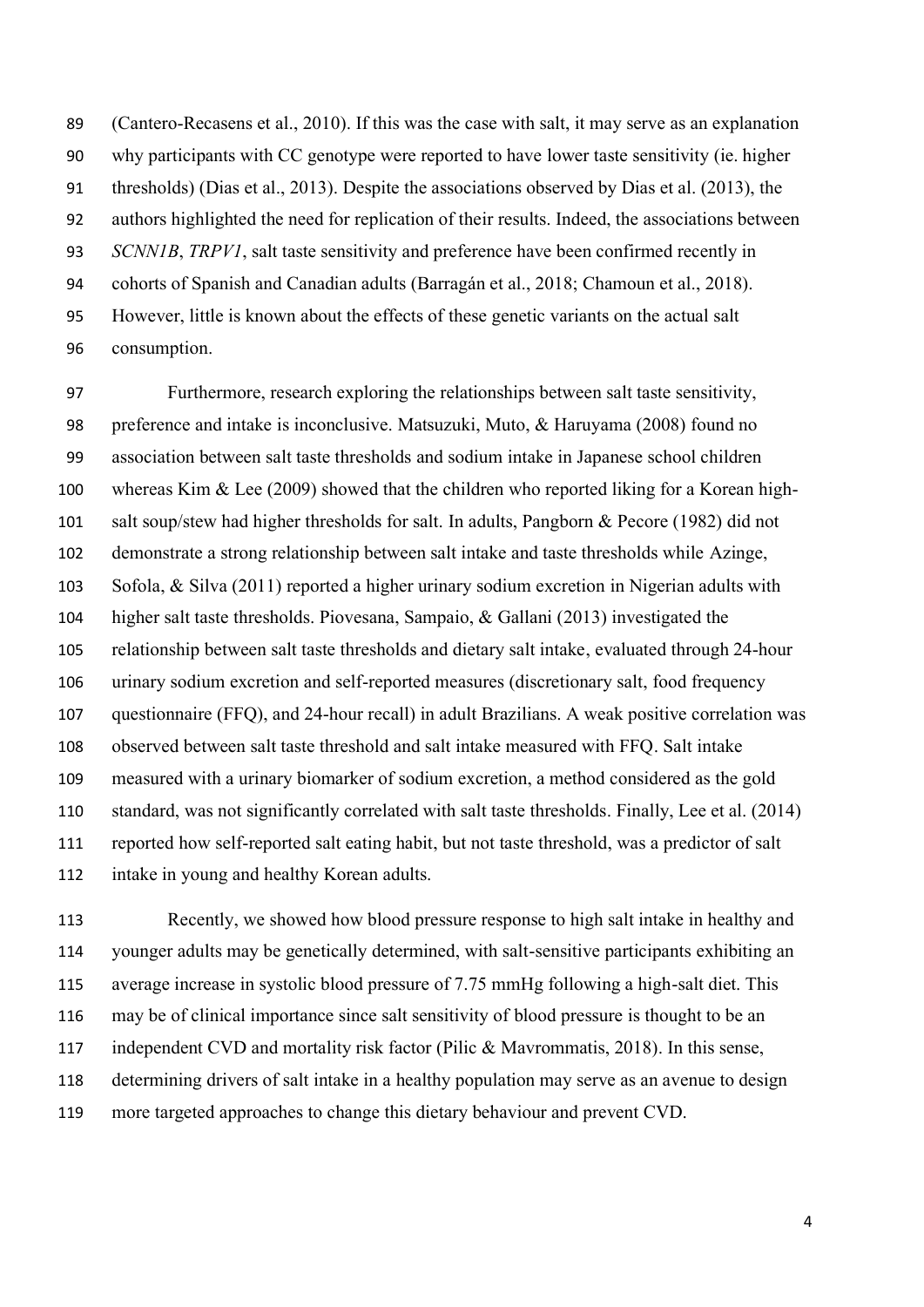Considering an inconclusive link between salt taste perception and intake, which may be attributed to differences in the study populations or methods employed, these associations should be further explored in a cohort of young and healthy adults where preference may be a driver of salt intake (Pilic & Mavrommatis, 2018). Additionally, the associations between variants in salty taste receptors, *SCNN1B* rs239345 and *TRPV1* rs8065080, explored in context of taste thresholds warrant further investigation in context of the actual salt preference and consumption. Therefore, the aim of the present study was to explore the associations between genetics (*SCNN1B* rs239345 and *TRPV1* rs8065080), salt taste perception (taste threshold sensitivity), preference, self-reported salt habit and intake in young and healthy adults.

#### **2. Methods**

# **2.1. Study design and participants**

 The participants were predominantly young adult Caucasians (85%) living in the UK, 32 males and 63 females. Participants were recruited through advertisements and Internet postings. Participants were excluded with history of/current chronic disease or the use of any medications to treat chronic disease. In addition, pregnant and lactating women, being 137 underweight (body mass index  $(BMI) < 18.5 \text{ kg/m}^2$  or obese  $(BMI > 30 \text{ kg/m}^2)$  and participants with an illness that alters taste were also excluded from the study.

 During the baseline visit, all participants completed taste threshold determination for salt test and provided a saliva sample for genotyping. Additionally, 74 participants completed a salt taste preference test and provided information on self-reported salt eating habit. On two separate occasions, all participants completed 24-hour dietary recalls which were administered online. All procedures involving human participants were approved by the Institutional Ethics Committee (SMEC\_2018-19\_007). Written informed consent was obtained from each participant before the baseline data collection, informing they can withdraw from the study at any point. This study is registered as *Factors affecting salt intake in young adults* at ClinicalTrials.gov NTC03871374.

- 
-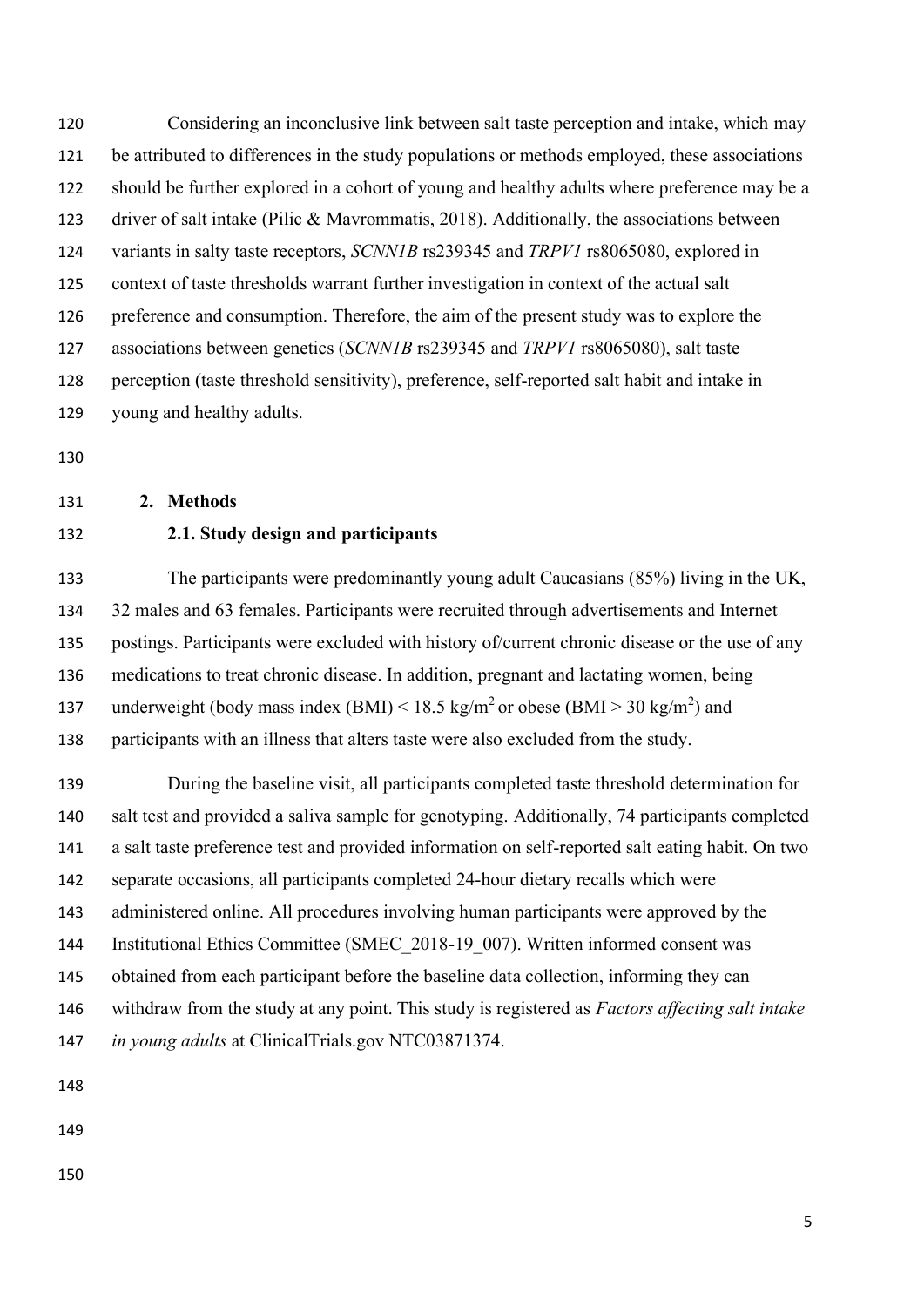#### **2.2. Baseline measurements**

 Height and weight were measured at baseline. Demographic data (age, sex, ethnicity, income, occupation and education level) was collected and assessed together with smoking habits and health status information.

- 
- 

# **2.3. Taste thresholds for salt**

 Identification of taste thresholds for salt was determined using the British Standard BS ISO3972:2011 methodology. Participants were instructed to refrain from eating or drinking (except water) at least an hour before the testing. Salt taste detection and recognition thresholds were determined using nine graded sodium chloride solutions (4 mmol/l – 49 161 mmol/l, geometrical ratio of 0.7) with a more detailed protocol described elsewhere (Pilic & Mavrommatis, 2018). The salt taste detection threshold was identified as the lowest concentration of the sample where the participant can consistently perceive an impression but not identify the taste. The salt taste recognition threshold was identified as the sample concentration where the participant consistently perceives the taste as salt.

### **2.4. Salt taste preference and self-reported salt eating habit**

 For the purpose of this test, tomato soup was prepared by mixing spring water (Highlands) with tomato passata (Napolina, Tesco) in 1:1 ratio. Salt (NaCl, Saxa salt) was added to manipulate the final salt concentrations of soup: 0.25%, 0.5%, 1.0%, 2.0% and 3.0% (w/w). Participants tasted each soup and rinsed their mouth with water between each sample. 172 Saltiness and pleasantness of each of the five soups was rated on a 100 mm visual analogue scale (VAS) ranging from "not at all salty" (0 mm) to extremely salty (100 mm) and "very unpleasant" (0 mm) to "very pleasant" (100 mm). Considering that a product with salt content equal to or higher than 1.5% is considered a high salt product (British Heart Foundation, n.d.), participants that rated 2.0% and 3.0% soups as more pleasant compared to soups with 0.25%, 0.5% and 1% salt were classified as having high salt taste preference and participants that have provided the opposite ratings as having low salt preference. Self- reported salt eating habit was determined by asking participants how salty they usually believe they eat their food. Participants could answer "Eat salty", "Eat in moderation", "Do 181 not eat salty" (Lee et al., 2014).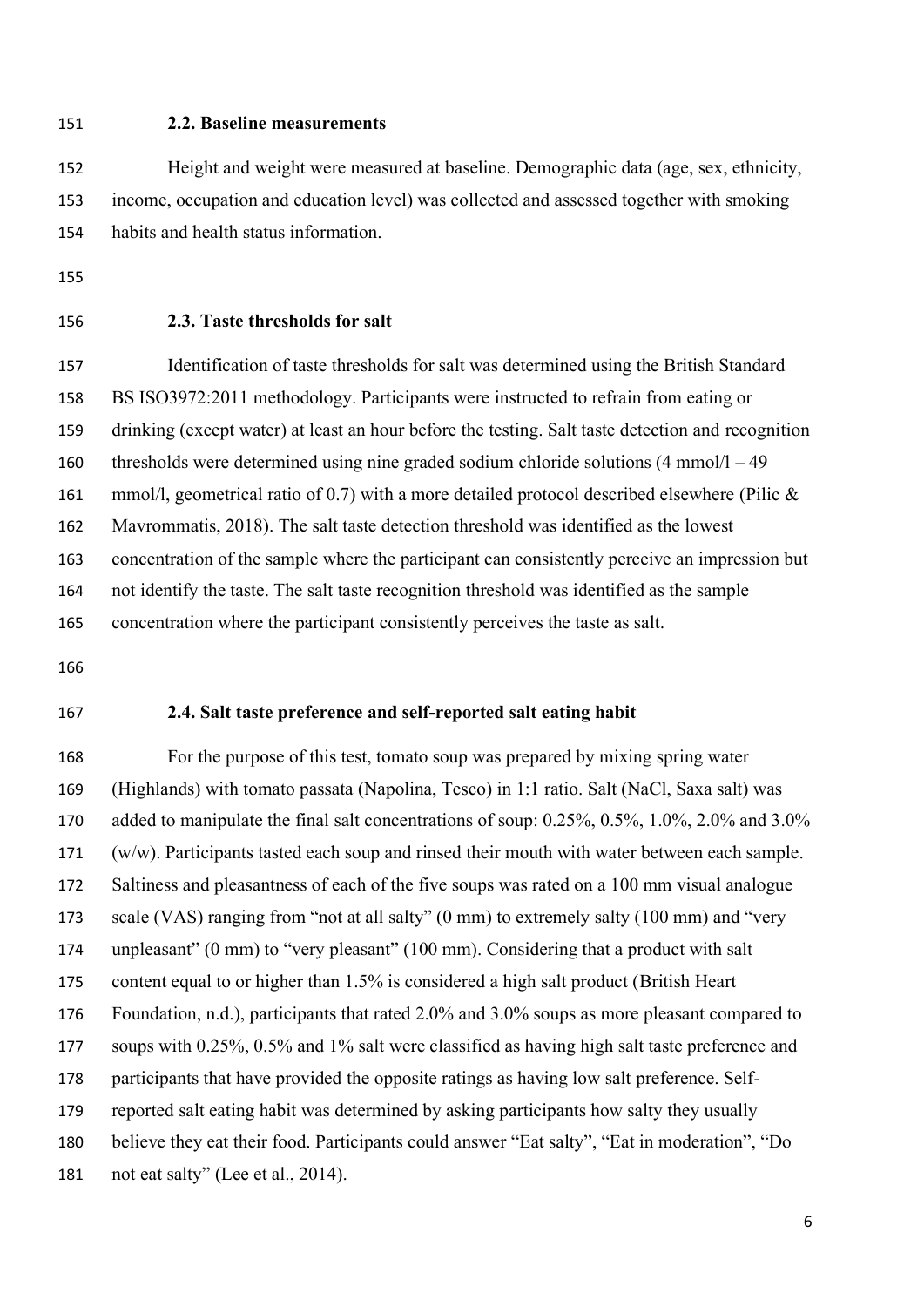#### **2.5. Single nucleotide polymorphism (SNP) genotyping**

 Genotyping was performed according to a method described elsewhere (Pilic & Mavrommatis, 2018). Pre-designed TaqMan® SNP genotyping assays for the SNPs: rs239345, rs8065080 and the StepOnePlus thermocycler (Applied Biosystems, CA, USA) with two technical replicates for each sample were used. The primers and the probes were 187 pre-designed by Applied Biosystems with the following codes (C 2387896 30, C\_\_11679656\_10). *SCNN1B* rs239345 genotypes were not obtained for two participants. Call 189 rates were higher than 95% and both SNPs were in Hardy Weinberg equilibrium ( $p > 0.05$ ). *SCNN1B* rs239345 minor allele frequency (A) was 27% and the *TRPV1* rs8065080 (C) 35%, which is similar to frequencies reported in the TwinsUK database (dbSNP, 2019a; dbSNP, 2019b).

#### **2.6. Dietary salt intake**

 Dietary salt intake was assessed with two 24-hour dietary recalls. It was based on the United States Department of Agriculture (USDA) 5-step multiple pass method and administered via online platform (Jisc Online Survey, Rhodes et al., 2013). The forgotten food list, in addition to the typically forgotten foods such as tea, coffee, non-alcoholic and alcoholic beverages, sweets and snacks, also contained foods usually high in salt such as pickled vegetables, deli meats, smoked fish, cheese, bread and condiments. Participants were also asked to provide information about the quantity of the stock cubes or gravy granules, if used, while cooking. Discretionary salt use was assessed asking questions on adding salt while cooking and at the table with participants providing the quantities of added salt. Energy and nutrient intake were calculated using nutritional analysis software (Nutritics, Nutritics LTD, Dublin, Ireland). Total sodium intake (non-discretionary and discretionary) was calculated as an average of sodium intake from both recalls. Additionally, it was expressed both as absolute and energy adjusted (mg sodium per 1000 kcal).

# **2.7. Statistical analyses**

210 Continuous variables are presented as mean  $\pm$  SEM or median (interquartile range) and were tested for normality with Shapiro-Wilk test. Categorical variables are presented as absolute (relative) frequencies. Differences in baseline characteristics by sex were assessed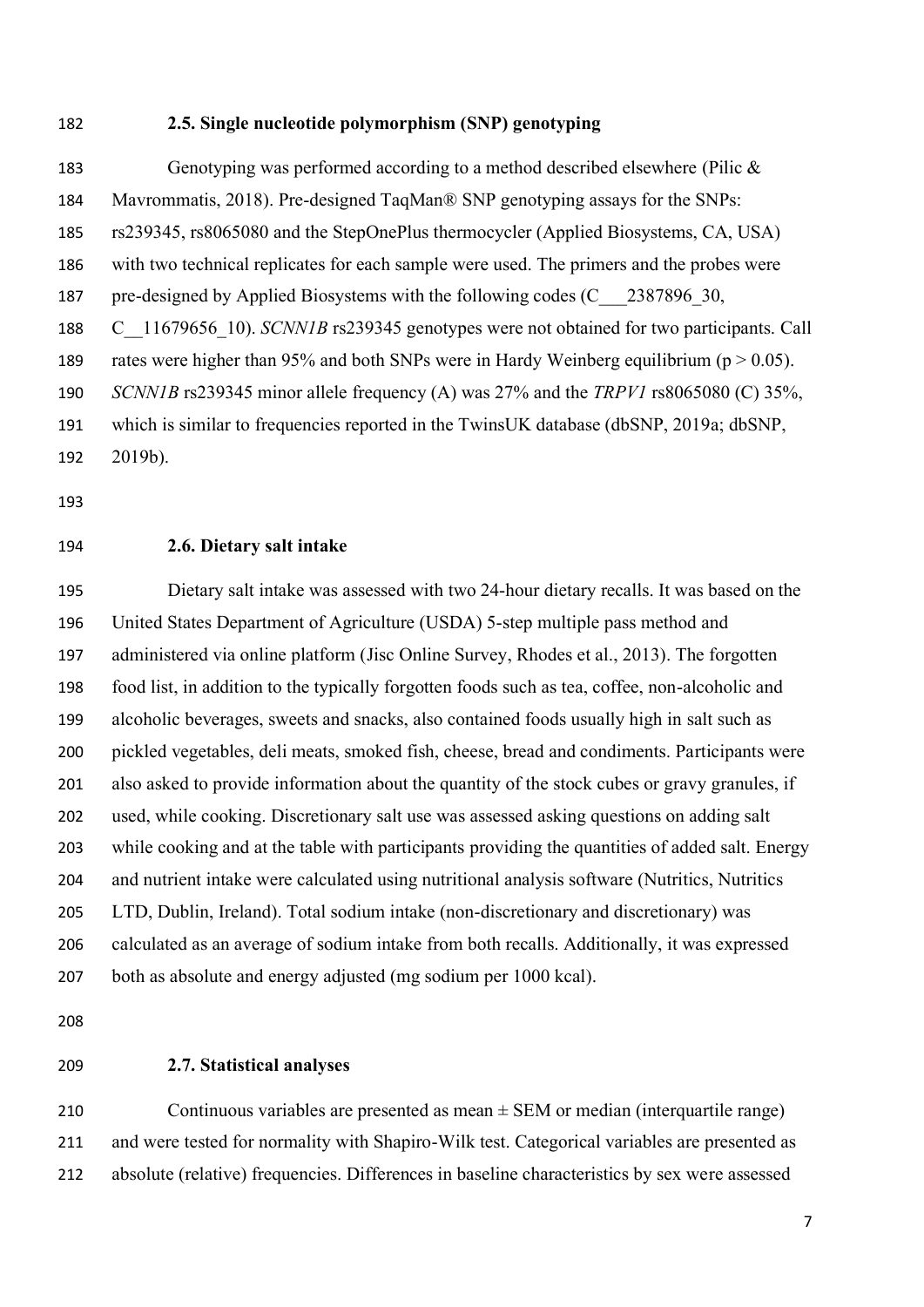using an independent-samples t-test (with Levene's test for equality of variance), Mann Whitney U test or Fisher's exact test, as appropriate. Since previous research reported an apparent dominant mode of inheritance, major allele carriers (TT + AT for the *SCNN1B* rs239345 and TT+ CT for the *TRPV1* rs8065080) were grouped together and comparisons made against individuals homozygous for minor alleles (AA for the *SCNN1B* rs239345 and CC for the *TRPV1* rs8065080) of both SNPs (Dias et al., 2013). The associations between salt taste preference (low vs. high) and self-reported salt eating habit were tested using a Chi square test of association or Fischer's Exact test, as appropriate. A Mann Whitney U test was used to assess the difference in threshold (mmol/l) between genotypes and between participants with low and high salt taste preference. Individual ratings of saltiness and pleasantness in soup (mm) were plotted and the area under the curve (AUC) calculated using GraphPad Prism (Version 8; GraphPad Software Inc.). Difference in AUC and sodium intake (mg and mg/1000 kcal) between genotypes was tested with one-way ANOVA. Two-way ANOVA determined the interactions between thresholds and genotype group on sodium intake (mg/1000 kcal) and a three-way ANOVA included sex as an additional fixed factor. Considering there is no universal cut-off point to distinguish between the participants with low and high salt taste thresholds, a median was used as a cut-off. Participants with detection 230 threshold  $\leq$  8mmol/l and recognition threshold  $\leq$  17mmol/l were considered to have low 231 thresholds. Furthermore, to explore the effects of sex, two-way ANOVAs were used and sex tested for interaction with thresholds (low vs. high), preference (low vs. high) and habit with sodium intake as dependent variable (mg/1000 kcal). Analyses were conducted without and with adjustments for covariates which were age and BMI, variables often reported to be 235 associated with taste perception and salt intake (Barragán et al., 2018; Yi, Firestone, & Beasley, 2015). Bonferroni adjustment was used for multiple comparisons. Sex-specific analyses were considered as secondary and therefore all results are not shown in results section. Analyses were performed using the SPSS software package (version 25.0). All tests 239 were two-tailed, with  $p < 0.05$  considered statistically significant.

#### **3. Results**

# **3.1. Participant characteristics**

 Characteristics of study participants are presented in Table 1. All participants were aged between 18-35 years with no difference in the mean age between males and females.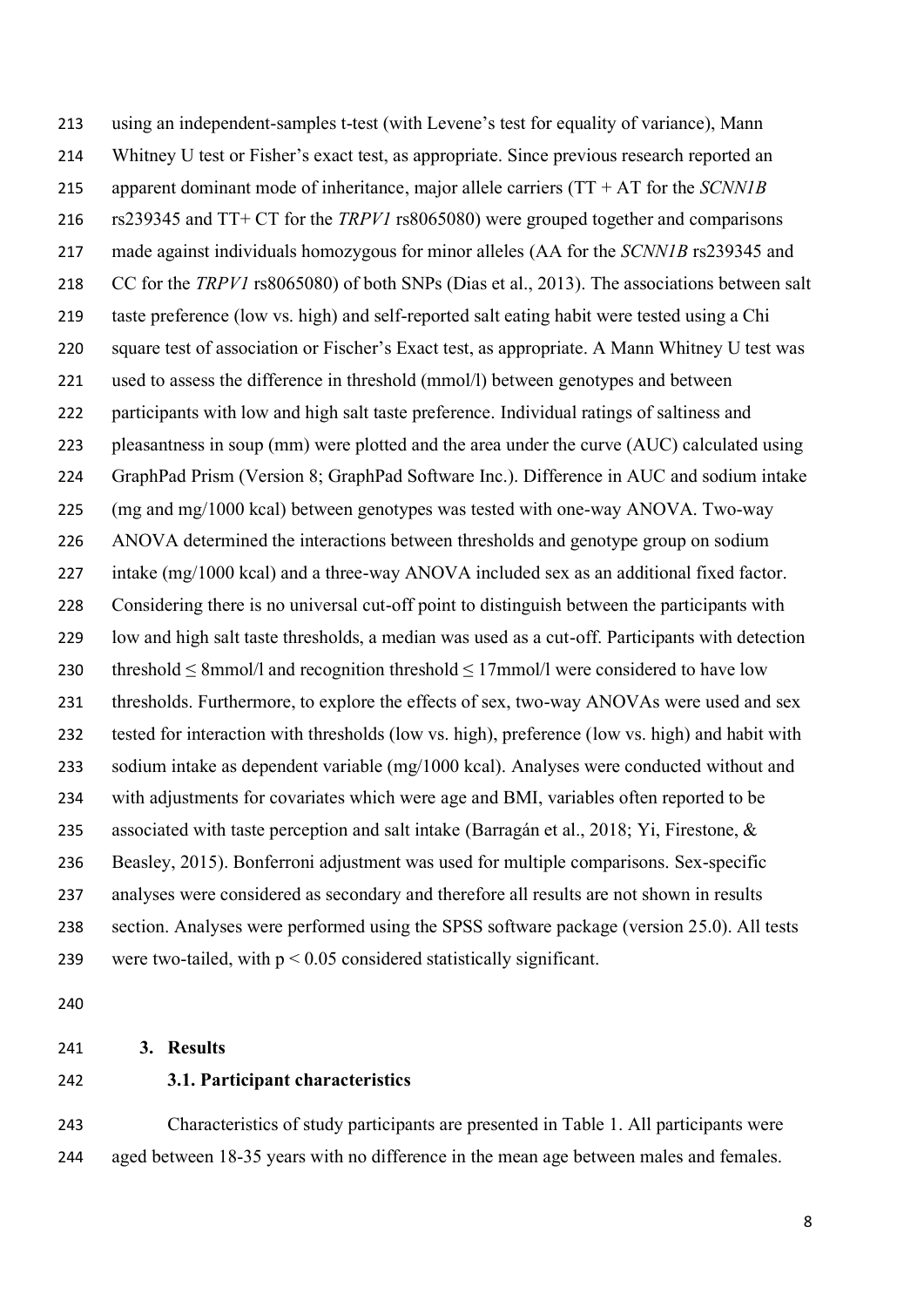Male participants had higher BMI, detection threshold and absolute sodium intake. Overall,

- salt intake in the study population reflected current intakes in the UK (Department of Health,
- 247 2016). Participants were predominantly Caucasian (85%), non-smokers, professionals and

highly educated (with bachelors degree or higher) and healthy (data not shown).

- 
- 

# **3.2. The genetic basis of salt taste perception and intake**

 The following results focus on exploring the underlying genetic basis of salt taste perception and subsequent salt intake. There was no difference in either of the thresholds or sodium intake between genotype groups of the *SCNN1B* rs239345 and *TRPV1* rs8065080 (Table 2). Sex-specific analysis revealed the same (data not shown).

 Furthermore, there were no differences in the AUC for saltiness and pleasantness 256 ratings of tomato soup between *SCNN1B* rs239345 genotype groups ( $p = 0.853$  and  $p = 0.636$ ) for saltiness and pleasantness respectively, Figure 1a and b, Table 2). Participants homozygous for the minor allele of the *TRPV1* rs8065080 had overall lower ratings of 259 saltiness ( $p = 0.008$ , Figure 2a, Table 2) and higher ratings of pleasantness ( $p = 0.027$ , Figure 2b, Table 2) when compared to major allele carriers. Controlling for age and BMI did not affect the results. There were no differences in AUC for either of the measurements between 262 males and females ( $p = 0.268$ ,  $p = 0.279$  for saltiness and pleasantness respectively, data not shown).

 Previous research reported higher thresholds in individuals homozygous for the minor alleles of the *TRPV1* rs8065080 and *SCNN1B* rs239345, but with little reference to the actual salt intake (Dias et al., 2013). Therefore, the purpose of the following analysis was to explore if there is an interaction between genetics and threshold on energy adjusted sodium intake as the outcome variable. There was no interaction between detection threshold and any of the 269 genotypes ( $p = 0.246$  for the rs239345 and  $p = 0.175$  for rs8065080 respectively). There was also no main effect of either of the variables on sodium intake (data not shown). With respect to recognition threshold, there was no interaction for the *SCNN1B* rs239345 (p = 0.296) or the main effect of any of the variables (Figure 3a.). However, an interaction was observed 273 between the *TRPV1* rs8065080 and recognition threshold ( $p = 0.030$ ). Mean sodium intake for participants with high threshold was higher in the minor allele homozygous group 275 compared to the major allele carriers  $(2209 \pm 376 \text{ mg}/1000 \text{ kcal vs. } 1323 \pm 150 \text{ mg}/1000$ 276 kcal,  $p = 0.032$ , Figure 3b.). When including sex as an additional fixed factor in the analysis,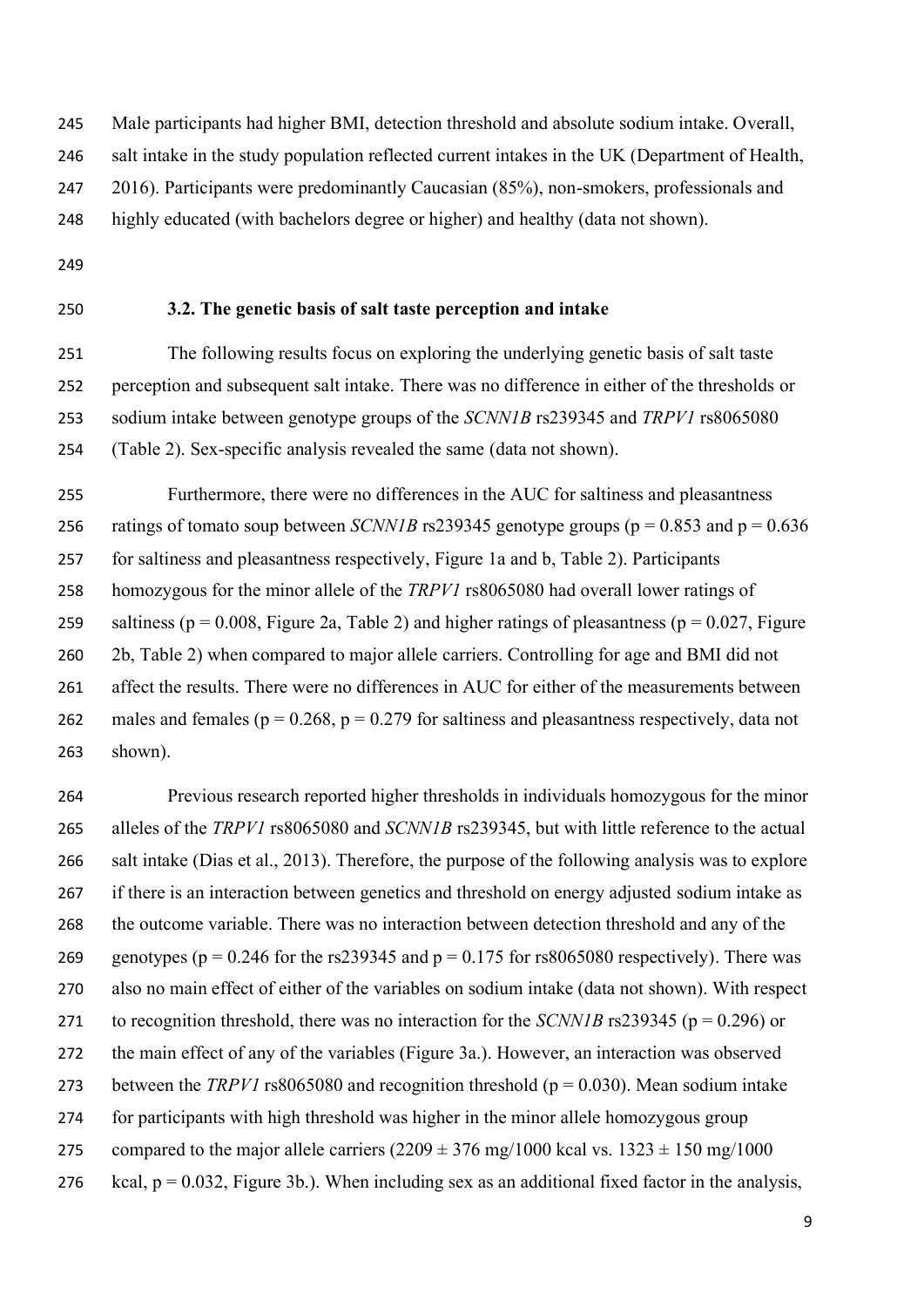no interaction was observed, although this may be due to very small sample size when

splitting the population across the levels of three independent variables (data not shown).

279 After adding BMI as a covariate this interaction was no longer significant ( $p = 0.065$ ).

- 
- 

# **3.3. The associations between threshold, salt taste preference, self-reported salt eating habit and salt intake**

 The following sections will explore the associations between salt taste perception and dietary behaviour irrespective of genotype. Considering that there is clear cut-off for high salt content in food (Section 2.4), participants were dichotomised into groups that prefer lower salt soups and higher salt soups. In total population, the median detection threshold was higher in participants who preferred soups with high salt concentrations compared to those who preferred lower salt soups (0.012, interquartile range (IQR) 0.008 vs. 0.008, IQR 0.006,  $p = 0.029$ ). There was no difference in recognition threshold between the preference groups (p=0.413). There were no sex-specific differences observed (data not shown). Additionally, 291 no interactions were observed between sex and detection ( $p = 0.230$ ) or recognition threshold  $(p = 0.561)$  on sodium intake (mg/1000 kcal). There were also no main effects of sex or thresholds on sodium intake (mg/1000 kcal). Controlling for age and BMI did not affect the results (data not shown).

 Furthermore, there was an association between preference for salt in soup and self- reported salt eating habit where a larger proportion of participants preferring high salt soup was in the "Eat salty" compared to the "Eat in moderation" or "Do not eat salty" sub-groups 298 (50% vs. 8% for the latter two groups,  $p = 0.003$ , Figure 4a). When stratifying according to 299 sex, this association was seen only in females ( $p = 0.003$ ). Two-way ANOVA revealed that 300 there was no interaction between sex and salt taste preference on sodium intake ( $p = 0.246$ ), however, participants who were classified as having high salt preference had higher sodium 302 intake compared to those who had a low salt preference  $(2236 \pm 261 \text{ vs. } 1543 \pm 107 \text{ mg}/1000$ 303 kcal,  $p = 0.017$ ). In addition, participants who reported to eat salty food had higher mean 304 sodium intake compared to participants who reported they do not eat salty  $(2487 \pm 274 \text{ vs.})$ 305 1383  $\pm$  94, p = 0.007, Figure 4b). There was no interaction between habit and sex on sodium 306 intake ( $p = 0.070$ ). Controlling for age and BMI did not affect the results.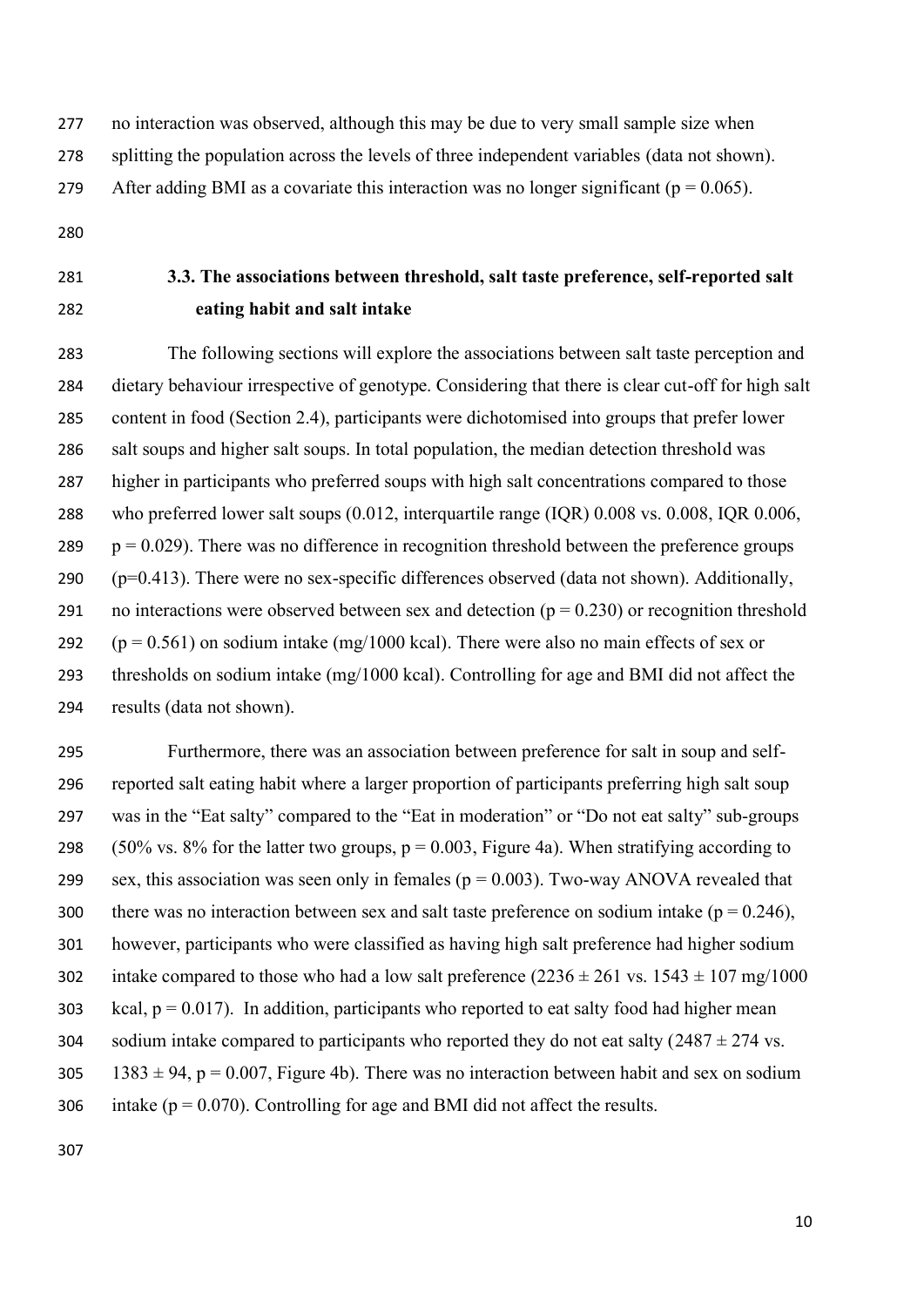**4. Discussion**

 The aim of the present study was to explore the associations between genetics, salt taste perception (threshold sensitivity), preference and habitual dietary intake of salt in young and healthy adults. We hypothesised that genetic variants (rs239345 and rs8065080) in two putative salt taste receptors (ENaC and TRPV1), previously associated with salt taste sensitivity, will determine salt taste perception and preference for salt in a food product. Furthermore, we hypothesised that preference would drive salt habit and the actual salt intake.

- 
- 

# **4.1. Genetics of salt taste perception**

 We found no direct association between genetics and salt taste detection and recognition thresholds, irrespective of sex. Although Dias et al. (2013) reported lower suprathreshold salt taste sensitivity in participants homozygous for the minor allele of the *SCNN1B* rs239345 (AA genotype) and *TRPV1* 8065080 (CC genotype), they also did not observe an association with detection thresholds in a population of young and healthy adults. Conversely, a more recent study conducted in a large European cohort suggested that the AA group of the rs239345 perceived salty taste more intense than the major allele carriers (Barragán et al., 2018). However, this association was weak and the effect of this SNP on detection threshold may not be large enough to be detected in a smaller sample size study. Contradictory results may be explained by different methods of measuring taste perception between the above-mentioned studies, including the present. Additionally, the age ranges, which differ between studies, together with differences in study populations may explain the discrepancies in results. The fact that no association between the two SNPs and thresholds was observed in the present study does not necessarily mean *SCNN1B* and *TRPV1* have no effect on salt taste thresholds. It may be that other SNPs, not investigated in the present study, have a more pronounced role. Although measuring suprathreshold sensitivity, Chamoun et al. (2018) suggested that the *TRPV1* rs161386, rs222745 and rs150908 play a role in salt taste perception in healthy, younger to middle-aged Canadian adults and these variations warrant further investigation.

 As stated in the introduction, the *TRPV1* rs8065080 is functional, with minor allele C associated with lower protein activity (Cantero-Recasens et al., 2010). This may explain why participants with CC genotype were reported to have higher thresholds (Dias et al., 2013).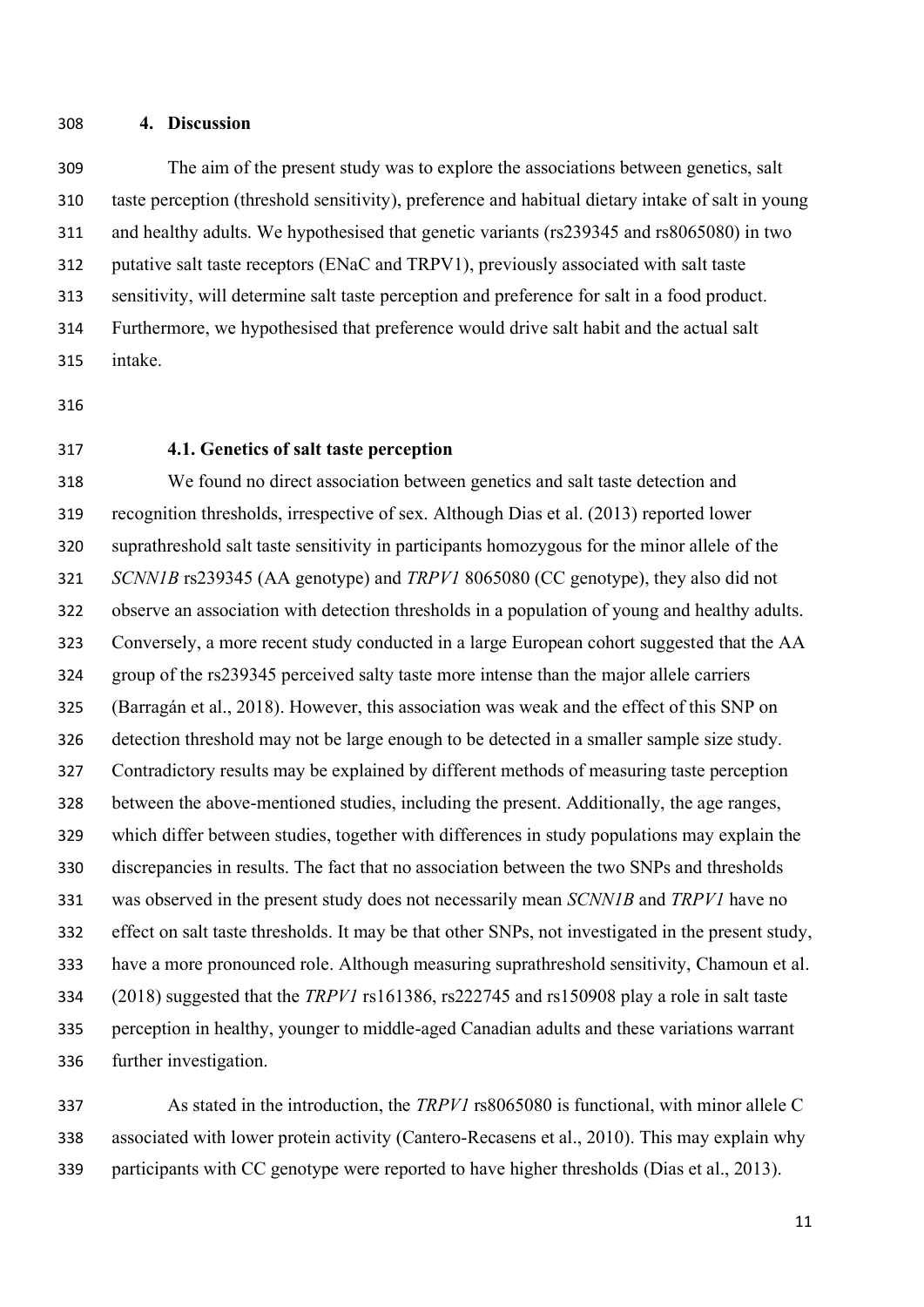Indeed, we observed that participants homozygous for the minor allele of the *TRPV1* rs8065080 perceived tomato soups as less salty compared to major allele carriers. It should be noted that salt concentrations used in tomato soups were higher than the concentrations used to test for thresholds. These reflected salt content in food products, ranging from low to high, which may be more representative of the actual acceptance of salt in food compared to tests using water. In this sense, Chamoun et al. (2018) reported on the association between the *TRPV1* rs150908 and preference for salty taste in hummus, which suggests that this receptor may be involved in hedonic response to food. In the present study, in addition to having lower ratings of saltiness, *TRPV1* rs8065080 minor allele homozygous participants also perceived the soups as more pleasant. Regarding the *SCNN1B* rs239345, no significant associations may be due to small sample size in the group homozygous for the minor allele and results warrant further investigation.

 However, even if the involvement of rs8065080 in salt taste perception is authentic, it is important to explore if genetics and/or salt taste perception influence actual salt intake. To the best of our knowledge, research to date does not explore this in context of salt intake in adults, whereas it was suggested that SNPs in *TRPV1* were not associated with salt intake in children (Chamoun et al., 2018). In the present study, the potential effect of genetics on salt intake was apparent in participants with high thresholds. Participants homozygous for the minor allele of the *TRPV1* rs8065080 had higher sodium intake compared to the major allele carriers, after controlling for age. Sex did not seem to play a role, although these interactions should be explored in a larger sample size study. Finally, the interaction between genetics and 361 threshold was no longer significant ( $p = 0.065$ ) after controlling for BMI which may imply that this variable is more strongly associated with sodium intake than genetics. However, BMI was not associated with sodium intake, thresholds or genetics in this population so it is difficult to pinpoint the reasons for the latter observation. Nevertheless, this study, for the first time, suggests that *TRPV1* rs8065080 may have a role in salt intake. Considering an inconclusive link with BMI and a relatively small sample size in sub-group analyses, these results may be considered as hypothesis-generating and require replication. Ideally, future studies should have a sample large enough to be able to explore the effects of genetics (both *SCNN1B* and *TRPV1*) on salt intake in a covariate-dependent manner, primarily stratifying the population according to sex, age and BMI categories.

 Nevertheless, it may be that when rs8065080 minor allele carriers have higher threshold, salt intake is higher compared to major allele carriers because of a more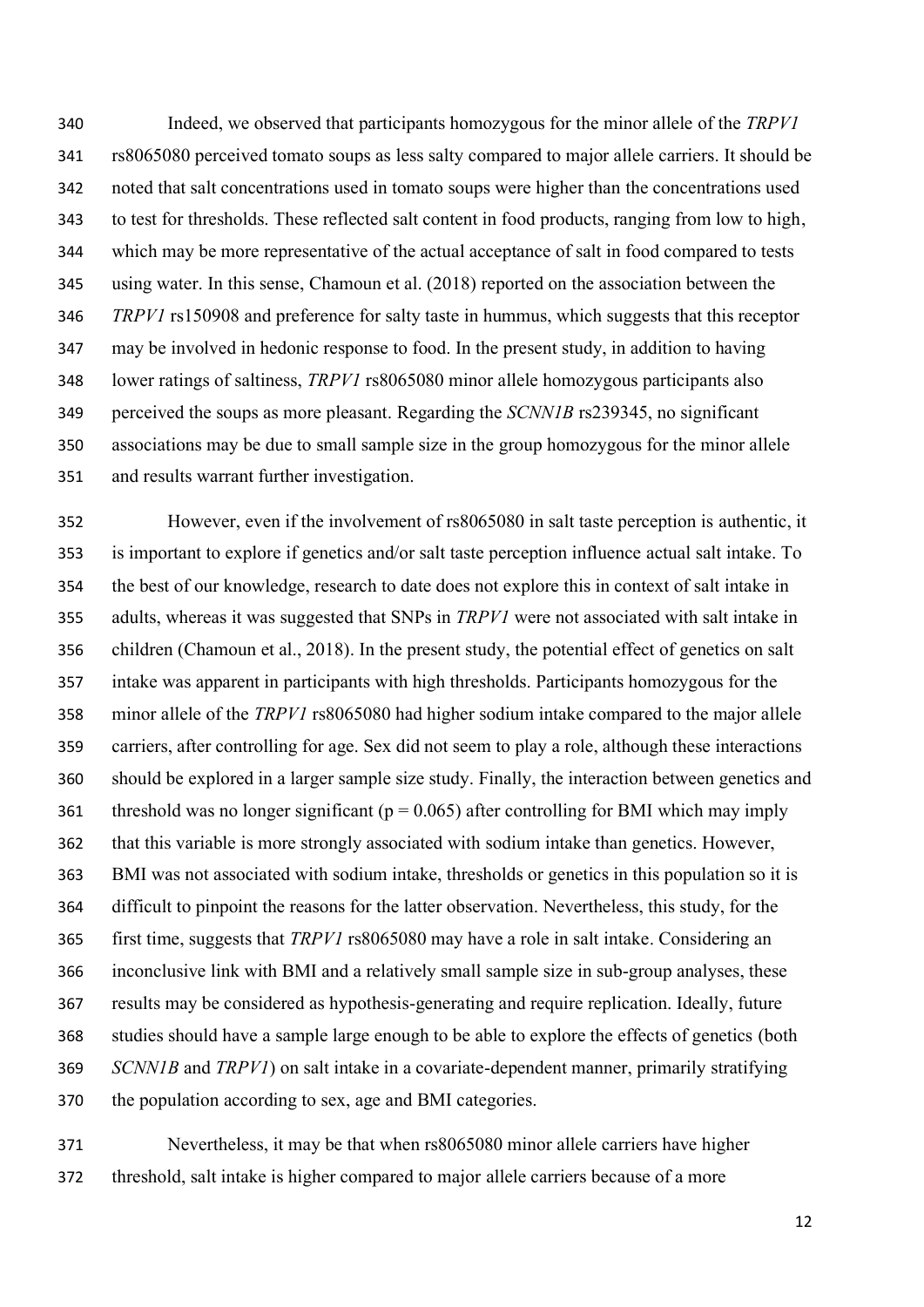pronounced hedonic response. This information may in the future be used to inform more personalised dietary interventions. Rankin et al. (2018) suggest that sensory appeal is one of the most important factors of food choice in their large pan European study and highlight the need to account for sensory preferences when providing personalised nutrition services*.* 

- 
- 
- 

# **4.2. The associations between salt taste preference, self-reported salt habit and salt intake**

 As suggested above, sensory appeal is for many consumers more important than health in making food choice decisions (Rankin et al., 2018). However, research is conflicting regarding the link between threshold, preference and intake, possibly due to differences in methods and populations studied. Moreover, it often does not consider all variables comprehensively.

 Indeed, the associations between taste thresholds and preference for a specific taste are controversial in the literature. While some studies reported on an inverse association between these two variables, both in older and younger adults (Barragán et al., 2018; Chamoun et al. 2019), other studies showed the opposite (Bossola et al., 2007). Our results suggest that participants who rated high salt soups as more pleasant may have higher salt taste detection threshold, however due to small sample size in this sub-group analysis and the method of measuring detection threshold, results may be considered as preliminary.

 Nevertheless, it is hypothesised that individuals with increased taste sensitivity require a lower concentration of a specific stimulus and when that concentration is perceived as high, a negative hedonic response is elicited. It may be expected that there is a direct association between taste sensitivity and salt intake (i.e. high taste sensitivity leading to a lower intake), however, research is conflicting. Fischer et al. (2012) report on an inverse association between salt taste intensity, measured with a filter paper disk impregnated with 1.0 mol/l sodium chloride, and the frequency of discretionary salt use in their population of middle-aged adults. Contrary to this, salt taste perception was not related to sodium consumption, assessed with one 24-hour recall and 14 consecutive food records, in a sample of 24 young adults aged 20 to 30 years (Drewnowski, Henderson, Driscoll, & Rolls, 1996). Similarly, we found no direct association between thresholds and energy adjusted sodium intake irrespective of sex, age or BMI. However, participants who were classified as having high salt preference had higher sodium intake compared to those rating low salt soups as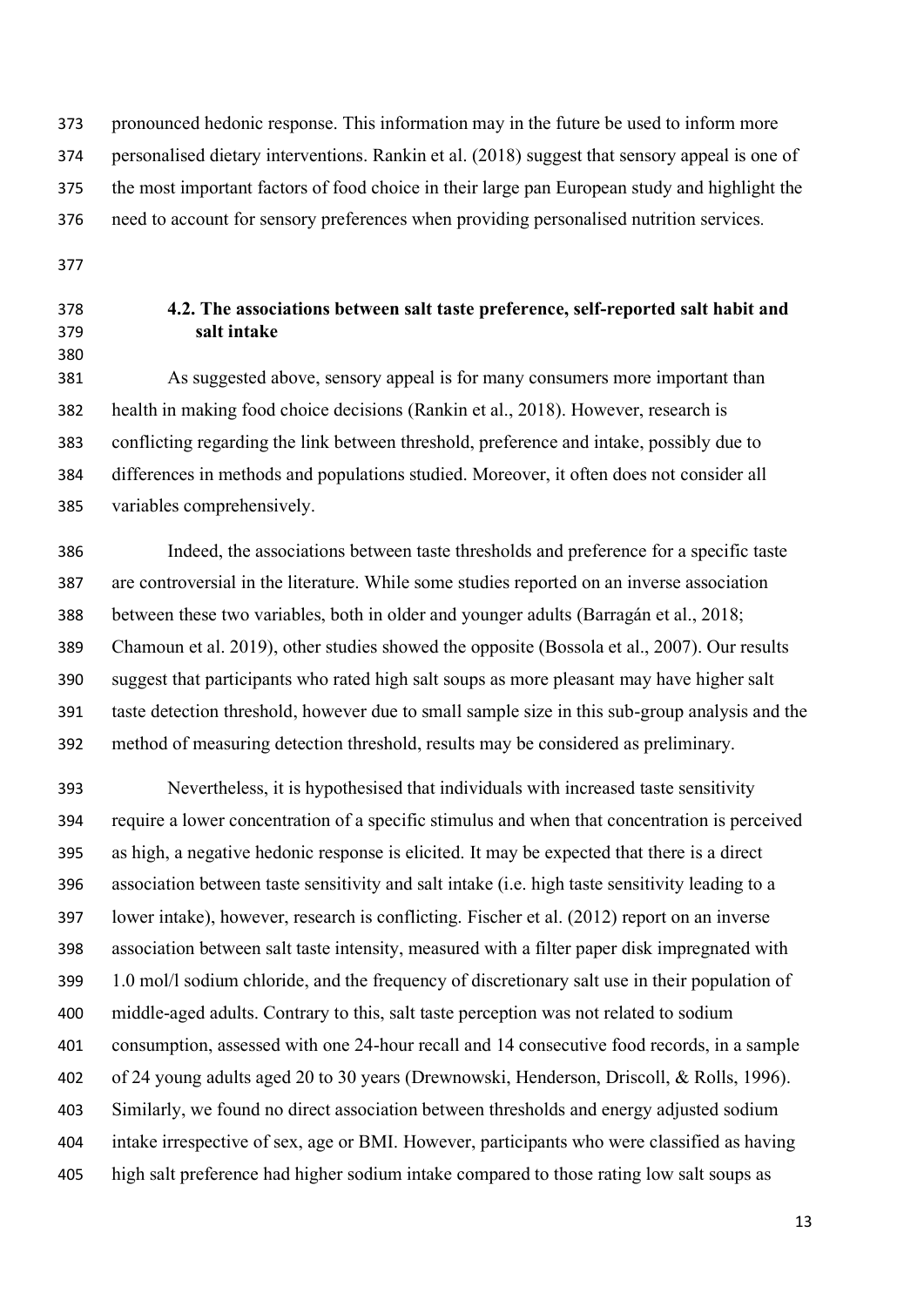more pleasant. In this sense, taste preference (hedonic component) may serve as a "bridge" between a more physiological aspect of taste perception such as taste threshold and a dietary behaviour- salt intake.

 Other studies also reported that individuals who preferred higher concentrations of salt in tomato soup had higher salt intake (Hayes, Sullivan, & Duffy, 2010). It should be noted however, that preference may be more strongly associated with discretionary than non- discretionary salt use (Hayes, Sullivan & Duffy, 2010). For example, Takachi, Ishihara, Iwasaki, Ishii, & Tsugane (2014) highlighted that the self-reported taste preference for miso soup was associated with total daily sodium consumption in middle-aged Japanese adults. The authors also showed that discretionary salt-related behaviour in association with taste preference may be a defining factor of daily salt intake. Although this is the case in populations where discretionary salt use accounts for the majority of salt intake, preference for salty taste may explain a proportion of salt intake even in populations where non- discretionary salt accounts for approximately 75% of the daily salt (Brown, Tzoulaki, Candeias, & Elliott, 2009). Literature also suggests that salt habit may be used as a proxy to establish salt taste preference in Korean adults (Lee et al., 2014). Although in a different population, we observed an association between preference and habit. This appeared to be the case only in females. Considering a lower number of males in the present study it may also be the case of insufficient power to detect the same in this group and therefore, sex specific analyses should be considered as preliminary. Nevertheless, Hayes et al. (2010) report how healthy females have higher preference for saltier foods than males, highlighting the importance of considering sex differences in salt taste preference and consumption. Furthermore, similar to what was reported previously (Lee et al. 2014) and was hypothesised in this study, self-reported salt eating habit did translate into the actual amount of salt consumed and may potentially be used as a proxy to determine salt consumption if further developed into a questionnaire. For example, D'Elia, Manfredi, Strazzullo, & Galletti (2019) developed a short questionnaire on the assessment of salt habit in hypertensive patients that reflects their salt intake. Based on the results of the present study, a similar approach may be employed in a younger, healthy population.

 Finally, even if the above reported associations are more reflective of discretionary salt intake, reduction of salt content in processed food may result in the actual increase in discretionary salt use (Quader et al., 2016). Therefore, a better understanding of this behaviour may enable more targeted public health interventions to reduce salt intake.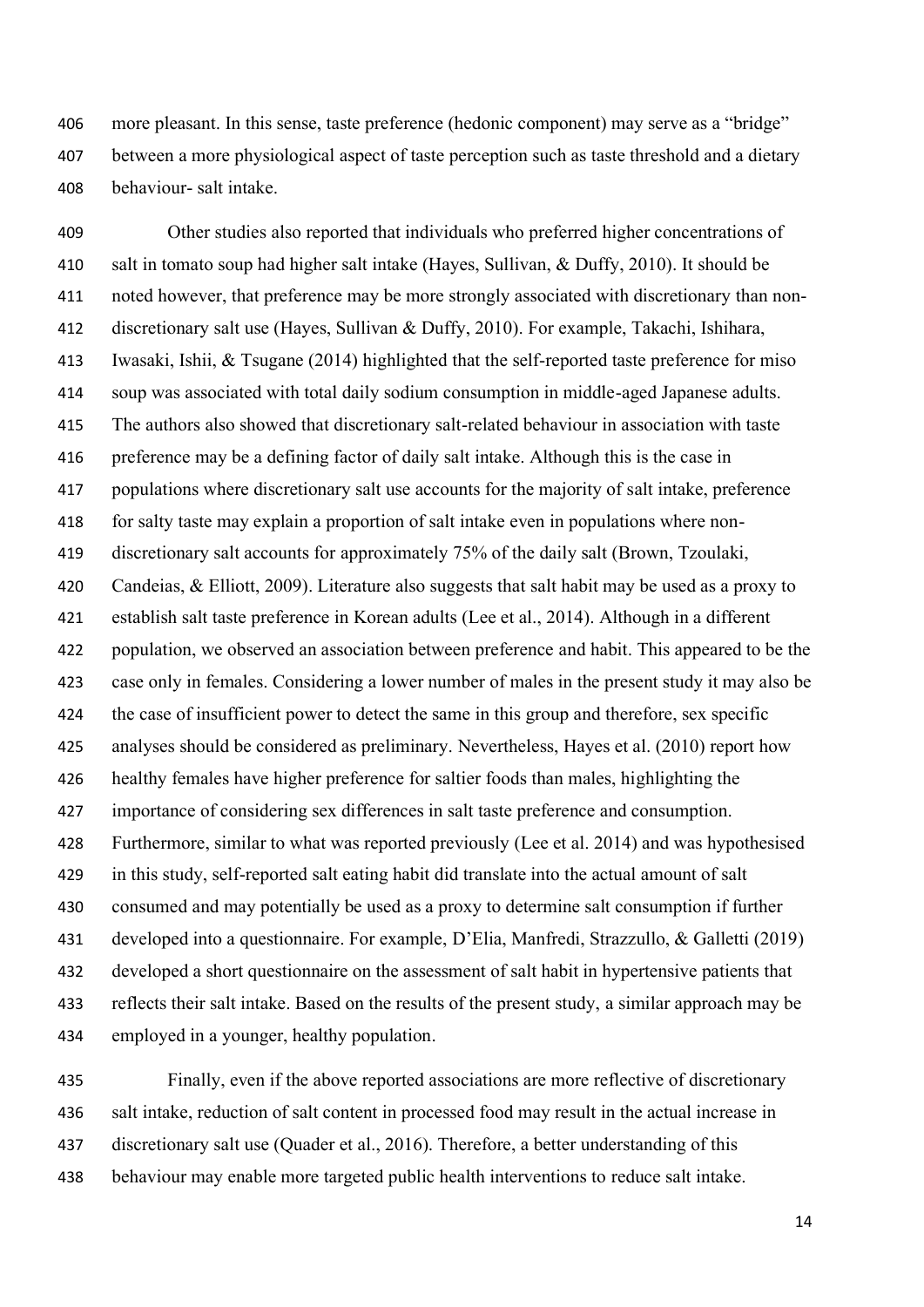#### **4.3. Strengths and limitations**

 A strength of this study is the use of two 24-hour dietary recalls. By using more than one 24-hour recall, accuracy of total sodium intake measurement increases (Freedman et al., 2015). This recall was based on the USDA automated multiple pass method (AMPM) recall which is suggested as a valid method for assessing dietary salt intake (McLean, 2014; Rhodes et al., 2013). Nevertheless, this is the case for the US adult population and further validation studies are needed to assess its accuracy in a population similar to this one. Although there may be a case of misreporting, sodium intake was energy adjusted, which also improves accuracy (Freedman et al., 2015). Furthermore, discretionary salt intake was quantified in the present study, which was not the case with AMPM (Rhodes et al., 2013). Therefore, this 24- hour recall may capture total salt intake more accurately. Indeed, salt intake reflected the intakes reported in the UK adult population (Department of Health, 2016). The use of a tomato soup as a vehicle may have introduced "noise" in participant perception of salt due to interactions with other flavours present in this food alongside other organoleptic properties of tomato soup. However, utilising an actual food instead of water and with salt concentrations similar to food products, may be more realistic and applied to food preference and choice. Although only 74 participants completed the taste preference test, which may be considered a limitation, this sample size is similar to a sample of adults in a recent study exploring the associations between genetics and taste preference (Chamoun et al., 2018). Furthermore, dichotomising participants into those who prefer low vs. high salt soup may not be the most accurate as salt concentrations in soup reflected food products with low, medium and high salt content. Future studies should include a further low salt soup concentration to be able to categorise participants in three respective groups of preference. Additionally, taste sensitivity and preference measures should be repeated on multiple occasions to ensure further validity. Finally, a smaller proportion of participants was classified as having high salt preference and reported to eat salty food which may have affected the results. Nonetheless, as suggested above, salt intake in this study did represent intakes in the UK population implying that the dietary behaviour of this study population may reflect the behaviour of a wider population of similar demographic characteristics to this one.

# **5. Conclusion**

 The results of the present study suggest that genetic variations play a role in salt taste perception with the *TRPV1* rs8065080, for the first time, suggested as the variant not only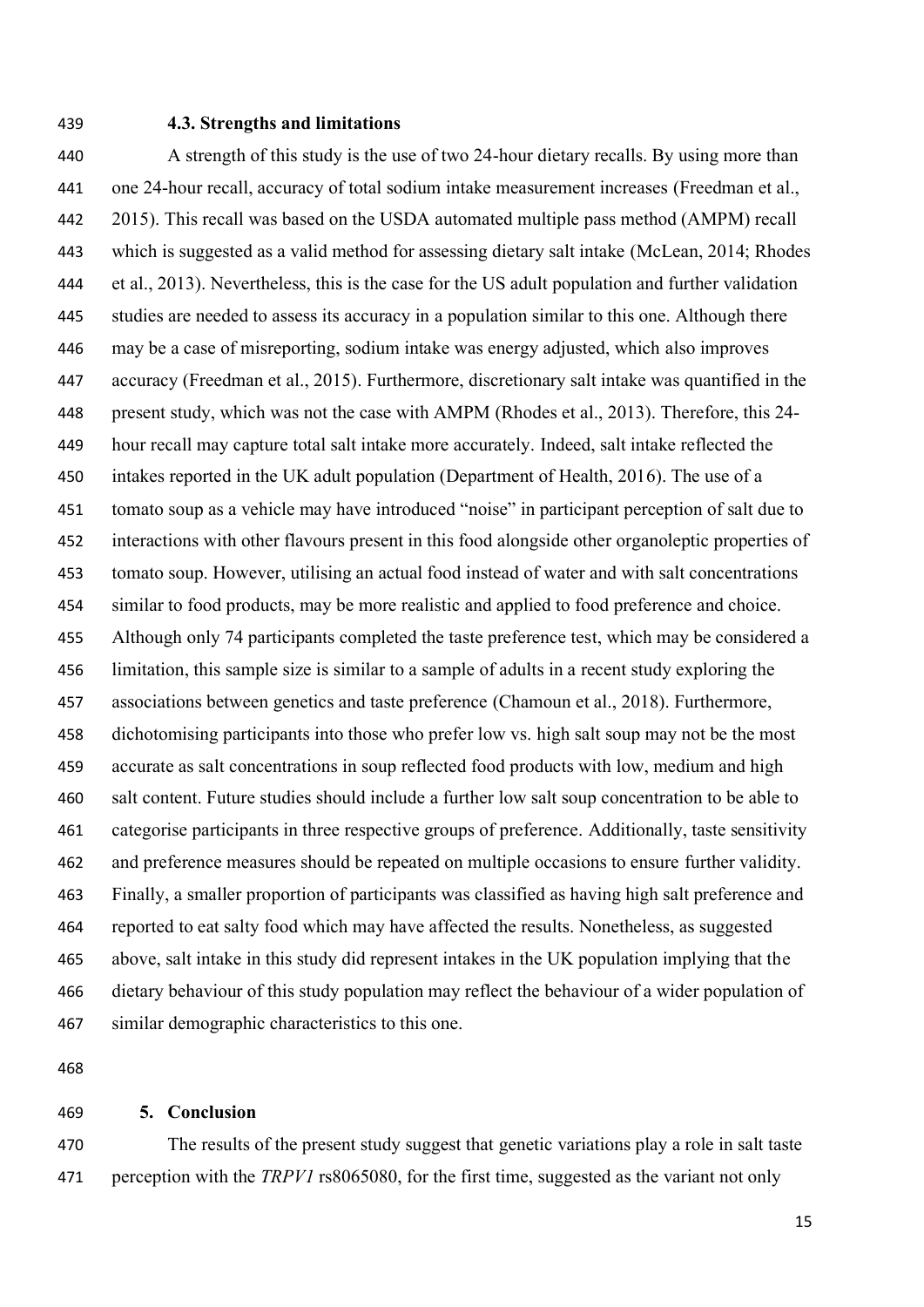| 472 | affecting perception of salt in water but also perception of salt in a food product. Although     |
|-----|---------------------------------------------------------------------------------------------------|
| 473 | considered as a hypothesis-generating result, it appears that this variant also plays a role in   |
| 474 | salt intake. If this is confirmed, intervention studies exploring possibilities to enhance        |
| 475 | perception of salty taste in individuals homozygous for the minor allele of this SNP are          |
| 476 | warranted. Preference for salty taste and self-reported salt eating habit are correlated and both |
| 477 | associated with total salt intake in this population. Therefore, a hedonic appeal of salty food   |
| 478 | should be considered when providing personalised nutrition advice aimed at changing this          |
| 479 | behaviour in a population similar to this one.                                                    |
| 480 |                                                                                                   |
| 481 | <b>Funding Source</b>                                                                             |
| 482 | This research did not receive any specific grant from funding agencies in the public,             |
| 483 | commercial, or not-for-profit sectors.                                                            |
| 484 |                                                                                                   |
| 485 | <b>Declaration of Interest</b>                                                                    |
| 486 | Dr. Yiannis Mavrommatis is a shareholder for Nell Health, a lifestyle genotyping company.         |
| 487 |                                                                                                   |
| 488 | <b>Author contributions</b>                                                                       |
| 489 | Leta Pilic: Conceptualization, Methodology, Validation, Formal analysis, Investigation, Data      |
| 490 | curation, Writing – original draft, Visualisation Nicole Jane Lubasinski: Investigation, Data     |
| 491 | Curation Melis Berk: Investigation, Data Curation Delia Ward: Investigation, Data Curation        |
| 492 | Catherine Anna-Marie Graham: Writing – Review and Editing Viviane Da Silva                        |
| 493 | Anastacio: Writing – Review and Editing Alexandra King: Writing – Review and Editing              |
| 494 | <b>Yiannis Mavrommatis:</b> Conceptualization, Methodology, Validation, Writing – Review and      |
| 495 | Editing, Supervision.                                                                             |
| 496 | All authors have approved the final article.                                                      |
| 497 |                                                                                                   |
| 498 |                                                                                                   |
| 499 |                                                                                                   |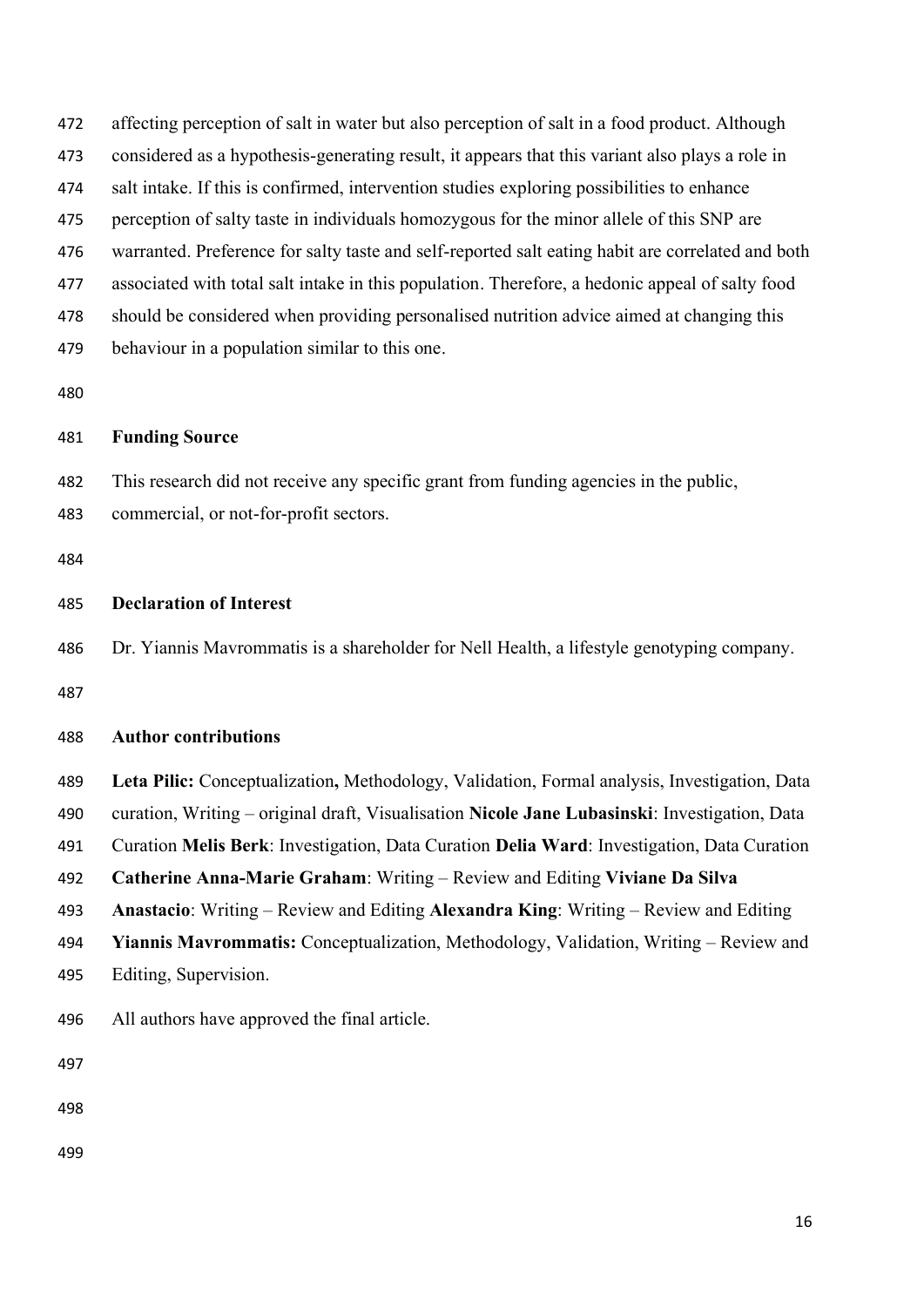# **References**

| 501 | Afshin, A., Sur, P. J., Fay, K. A., Cornaby, L., Ferrara, G., Salama, J. S.,  Murray, C. J. L. |
|-----|------------------------------------------------------------------------------------------------|
| 502 | (2019). Health effects of dietary risks in 195 countries, 1990-2017: A systematic              |
| 503 | analysis for the Global Burden of Disease Study 2017. The Lancet, 393(10184),                  |
| 504 | 1958-1972. https://doi.org/10.1016/S0140-6736(19)30041-8.                                      |
| 505 | Azinge, E. C., Sofola, O. A., & Silva, B. O. (2011). Relationship between salt intake, salt-   |
| 506 | taste threshold and blood pressure in Nigerians. West African Journal of Medicine,             |
| 507 | $30(5)$ , 373-376.                                                                             |
| 508 | Bachmanov, A. A., Bosak, N. P., Lin, C., Matsumoto, I., Ohmoto, M., Reed, D. R., Nelson,       |
| 509 | T. M. (2014). Genetics of Taste Receptors. Current Pharmaceutical Design 20, 2669–             |
| 510 | 2683.                                                                                          |
| 511 | Barragán, R., Coltell, O., Portolés, O., Asensio, E. M., Sorlí, J. V., Ortega-Azorín, C.,      |
| 512 | Corella, D. (2018). Bitter, Sweet, Salty, Sour and Umami Taste Perception Decreases            |
| 513 | with Age: Sex-Specific Analysis, Modulation by Genetic Variants and Taste-                     |
| 514 | Preference Associations in 18 to 80 Year-Old Subjects. Nutrients, 10(10).                      |
| 515 | https://doi.org/10.3390/nu10101539.                                                            |
| 516 | British Heart Foundation. Salt. (n.d.).                                                        |
| 517 | https://www.bhf.org.uk/informationsupport/support/healthy-living/healthy-eating/salt/          |
| 518 | Accessed 10 December 2019.                                                                     |
| 519 | Bossola, M., Cadoni, G., Bellantone, R., Carriero, C., Carriero, E., Ottaviani, F., Doglietto, |
| 520 | G. B. (2007). Taste intensity and hedonic responses to simple beverages in                     |
| 521 | gastrointestinal cancer patients. Journal of Pain and Symptom Management, 34, 505–             |
| 522 | 512.                                                                                           |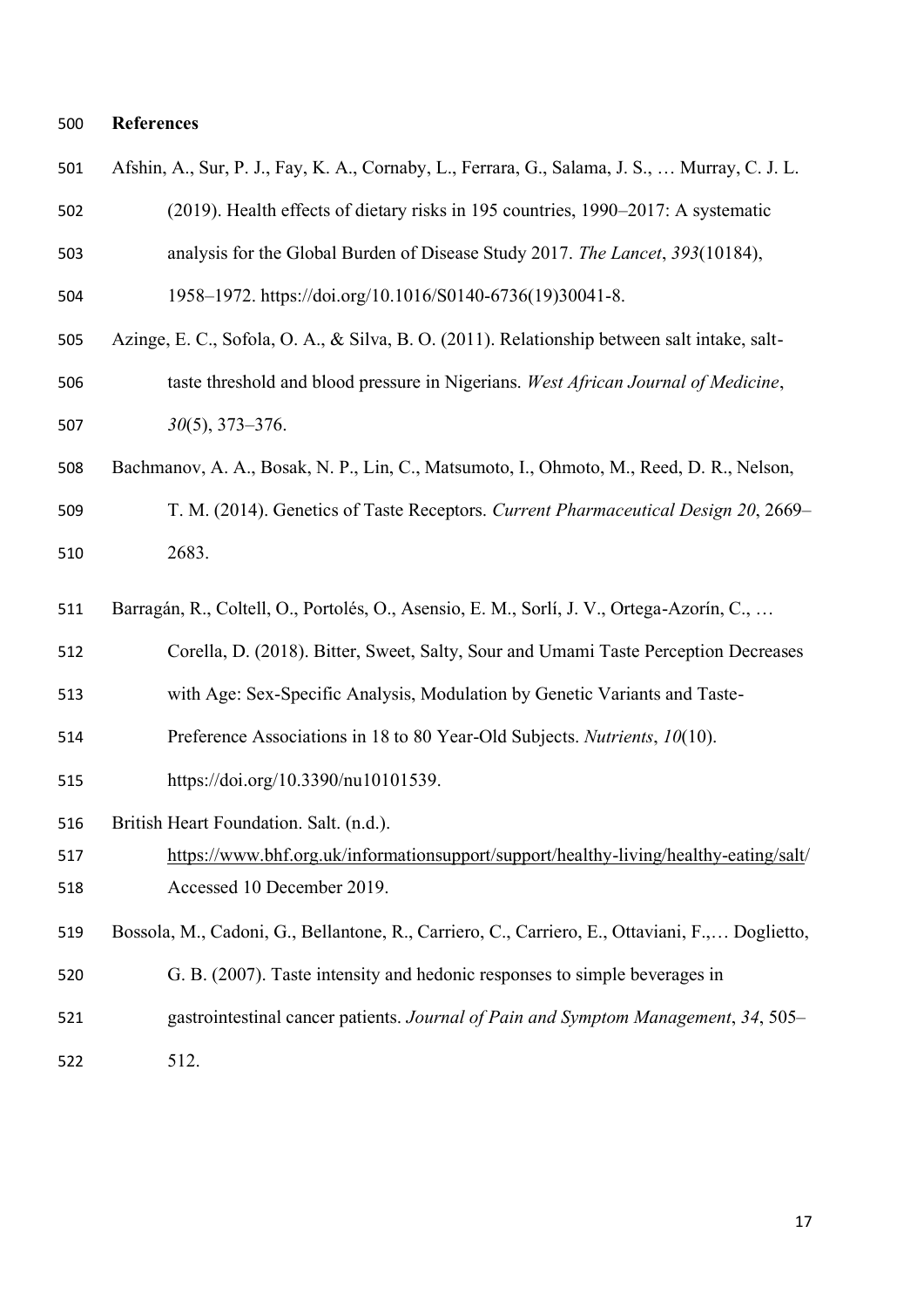- Brown, I. J., Tzoulaki, I., Candeias, V., & Elliott, P. (2009). Salt intakes around the world: Implications for public health. *International Journal of Epidemiology*, *38*(3), 791– 813. https://doi.org/10.1093/ije/dyp139.
- Cantero-Recasens, G., Gonzalez, J. R., Fandos, C., Duran-Tauleria, E., Smit, L. A. M.,
- Kauffmann, F., … Valverde, M. A. (2010). Loss of function of transient receptor
- potential vanilloid 1 (TRPV1) genetic variant is associated with lower risk of active
- childhood asthma. *The Journal of Biological Chemistry*, *285*(36), 27532–27535.
- https://doi.org/10.1074/jbc.C110.159491.
- Chamoun, E., Carroll, N. A., Duizer, L. M., Qi, W., Feng, Z., Darlington, G., … The Guelph
- Family Health Study. (2018). The Relationship between Single Nucleotide
- Polymorphisms in Taste Receptor Genes, Taste Function and Dietary Intake in
- Preschool-Aged Children and Adults in the Guelph Family Health Study. *Nutrients*,

*10*(8), 990. https://doi.org/10.3390/nu10080990.

- Chamoun, E., Liu, A. A. S., Duizer, L. M., Darlington, G., Duncan, A. M., Haines, J., & Ma,
- D. W. L. (2019). Taste Sensitivity and Taste Preference Measures Are Correlated in
- Healthy Young Adults. *Chemical Senses*, *44*(2), 129–134.
- https://doi.org/10.1093/chemse/bjy082.
- dbSNP. Short Genetic Variations (rs239345). (2019a).
- <https://www.ncbi.nlm.nih.gov/snp/rs239345/> Accessed 10 December 2019.
- dbSNP. Short Genetic Variations (rs8065080). (2019b).
- [https://www.ncbi.nlm.nih.gov/snp/rs8065080/](https://www.ncbi.nlm.nih.gov/snp/rs8065080) Accessed 10 December 2019.
- D'Elia, L., Manfredi, M., Strazzullo, P., & Galletti, F. (2019). Validation of an easy
- questionnaire on the assessment of salt habit: The MINISAL-SIIA Study Program.
- *European Journal of Clinical Nutrition*, *73*(5), 793–800.
- https://doi.org/10.1038/s41430-018-0204-0.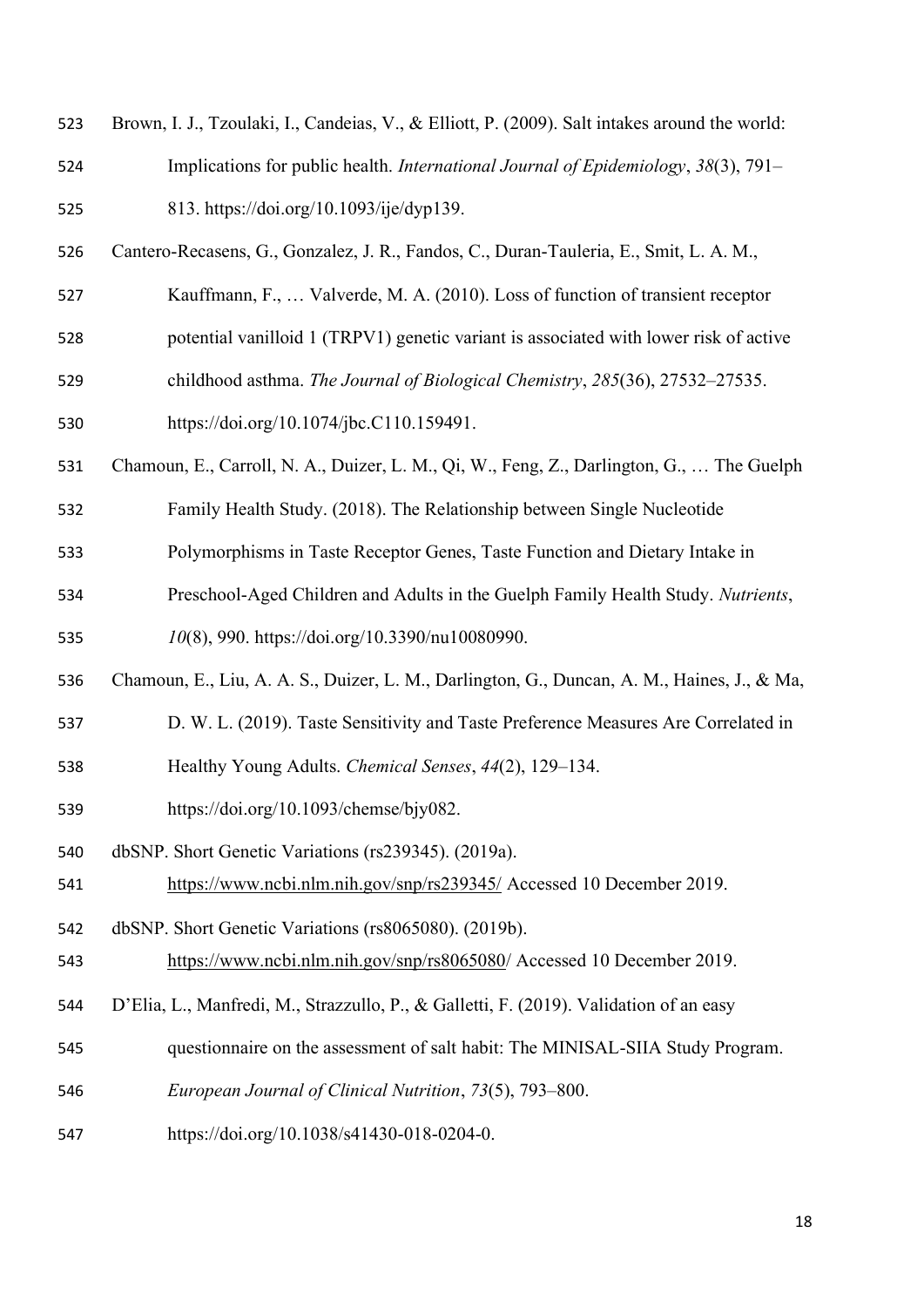- Department of Health. National Diet and Nutrition Survey: assessment of dietary sodium. Adults (19 to 64 years) in England, 2014. (2016).
- [https://www.gov.uk/government/statistics/national-diet-and-nutrition-survey-](https://www.gov.uk/government/statistics/national-diet-and-nutrition-survey-assessment-of-dietary-sodium-in-adults-in-england-2014/)
- [assessment-of-dietary-sodium-in-adults-in-england-2014/](https://www.gov.uk/government/statistics/national-diet-and-nutrition-survey-assessment-of-dietary-sodium-in-adults-in-england-2014/) Accessed 10 December 2019.
- Dias, A. G., Rousseau, D., Duizer, L., Cockburn, M., Chiu, W., Nielsen, D., & El-Sohemy,
- A. (2013). Genetic Variation in Putative Salt Taste Receptors and Salt Taste
- Perception in Humans. *Chemical Senses*, *38*(2), 137–145.
- https://doi.org/10.1093/chemse/bjs090.
- Drewnowski, A., Henderson, S. A., Driscoll, A., & Rolls, B. J. (1996). Salt taste perceptions and preferences are unrelated to sodium consumption in healthy older adults. *Journal of the American Dietetic Association*, *96*(5), 471–474. https://doi.org/10.1016/S0002-
- 8223(96)00131-9.
- Feeney, E., O'Brien, S., Scannell, A., Markey, A., & Gibney, E. R. (2011). Genetic variation in taste perception: Does it have a role in healthy eating? *Proceedings of the Nutrition Society*, *70*(1), 135–143. https://doi.org/10.1017/S0029665110003976.
- Fischer, M. E., Cruickshanks, K. J., Pinto, A., Schubert, C. R., Klein, B. E. K., Klein, R., …
- Keating, B. J. (2012). Intensity of Salt Taste and Prevalence of Hypertension Are Not
- Related in the Beaver Dam Offspring Study. *Chemosensory Perception*, *5*(2), 139–
- 145. https://doi.org/10.1007/s12078-012-9118-8.
- Freedman, L. S., Commins, J. M., Moler, J. E., Willett, W., Tinker, L. F., Subar, A. F., …
- Prentice, R. L. (2015). Pooled Results From 5 Validation Studies of Dietary Self-
- Report Instruments Using Recovery Biomarkers for Potassium and Sodium Intake.
- *American Journal of Epidemiology*, *181*(7), 473–487.
- https://doi.org/10.1093/aje/kwu325.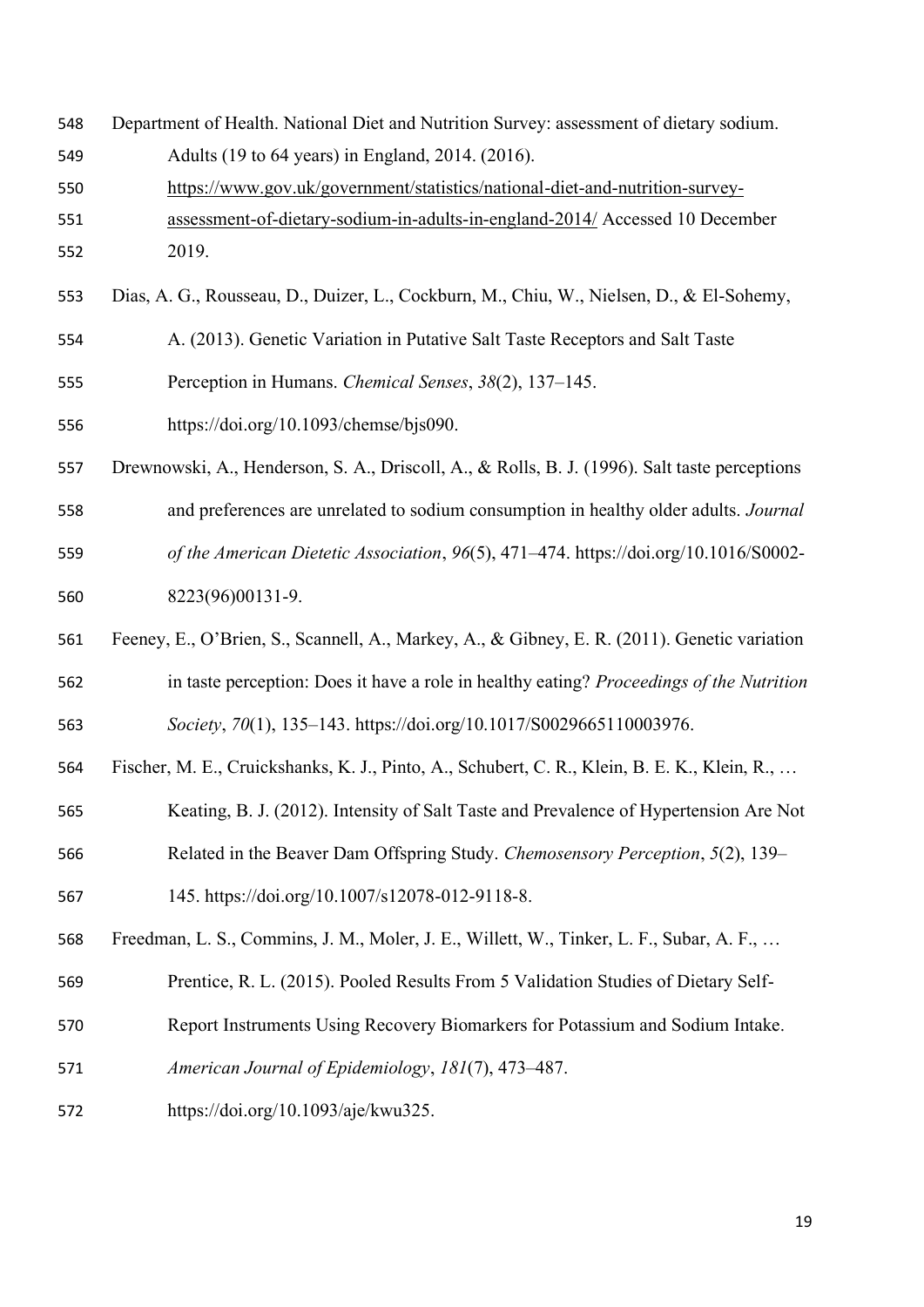| 573 | Hayes, J. E., Sullivan, B. S., & Duffy, V. B. (2010). Explaining variability in sodium intake |
|-----|-----------------------------------------------------------------------------------------------|
| 574 | through oral sensory phenotype, salt sensation and liking. Physiology & Behavior,             |
| 575 | 100(4), 369-380. https://doi.org/10.1016/j.physbeh.2010.03.017.                               |
| 576 | Kim, G. H., & Lee, H. M. (2009). Frequent consumption of certain fast foods may be            |
| 577 | associated with an enhanced preference for salt taste. Journal of Human Nutrition and         |
| 578 | Dietetics: The Official Journal of the British Dietetic Association, 22(5), 475-480.          |
| 579 | https://doi.org/10.1111/j.1365-277X.2009.00984.x.                                             |
| 580 | Lee, H., Cho, H.-J., Bae, E., Kim, Y. C., Kim, S., & Chin, H. J. (2014). Not salt taste       |
| 581 | perception but self-reported salt eating habit predicts actual salt intake. Journal of        |
| 582 | Korean Medical Science, 29 (2), 91-96. https://doi.org/10.3346/jkms.2014.29.S2.S91.           |
| 583 | Matsuzuki, H., Muto, T., & Haruyama, Y. (2008). School Children's Salt Intake Is Correlated   |
| 584 | with Salty Taste Preference Assessed by Their Mothers. The Tohoku Journal of                  |
| 585 | Experimental Medicine, 215(1), 71-77. https://doi.org/10.1620/tjem.215.71.                    |
| 586 | McLean, R. M. (2014). Measuring Population Sodium Intake: A Review of Methods.                |
| 587 | Nutrients, 6(11), 4651-4662. https://doi.org/10.3390/nu6114651.                               |
| 588 | Ng, P. C., & Henikoff, S. (2006). Predicting the Effects of Amino Acid Substitutions on       |
| 589 | Protein Function. Annual Review of Genomics and Human Genetics, 7(1), 61–80.                  |
| 590 | https://doi.org/10.1146/annurev.genom.7.080505.115630.                                        |
| 591 | Pangborn, R. M., & Pecore, S. D. (1982). Taste perception of sodium chloride in relation to   |
| 592 | dietary intake of salt. The American Journal of Clinical Nutrition, 35(3), 510–520.           |
| 593 | Pilic, L., & Mavrommatis, Y. (2018). Genetic predisposition to salt-sensitive normotension    |
| 594 | and its effects on salt taste perception and intake. British Journal of Nutrition, 120(7),    |
| 595 | 721-731. https://doi.org/10.1017/S0007114518002027.                                           |
| 596 | Piovesana, P. de M., Sampaio, K. de L., & Gallani, M. C. B. J. (2013). Association between    |
| 597 | Taste Sensitivity and Self-Reported and Objective Measures of Salt Intake among               |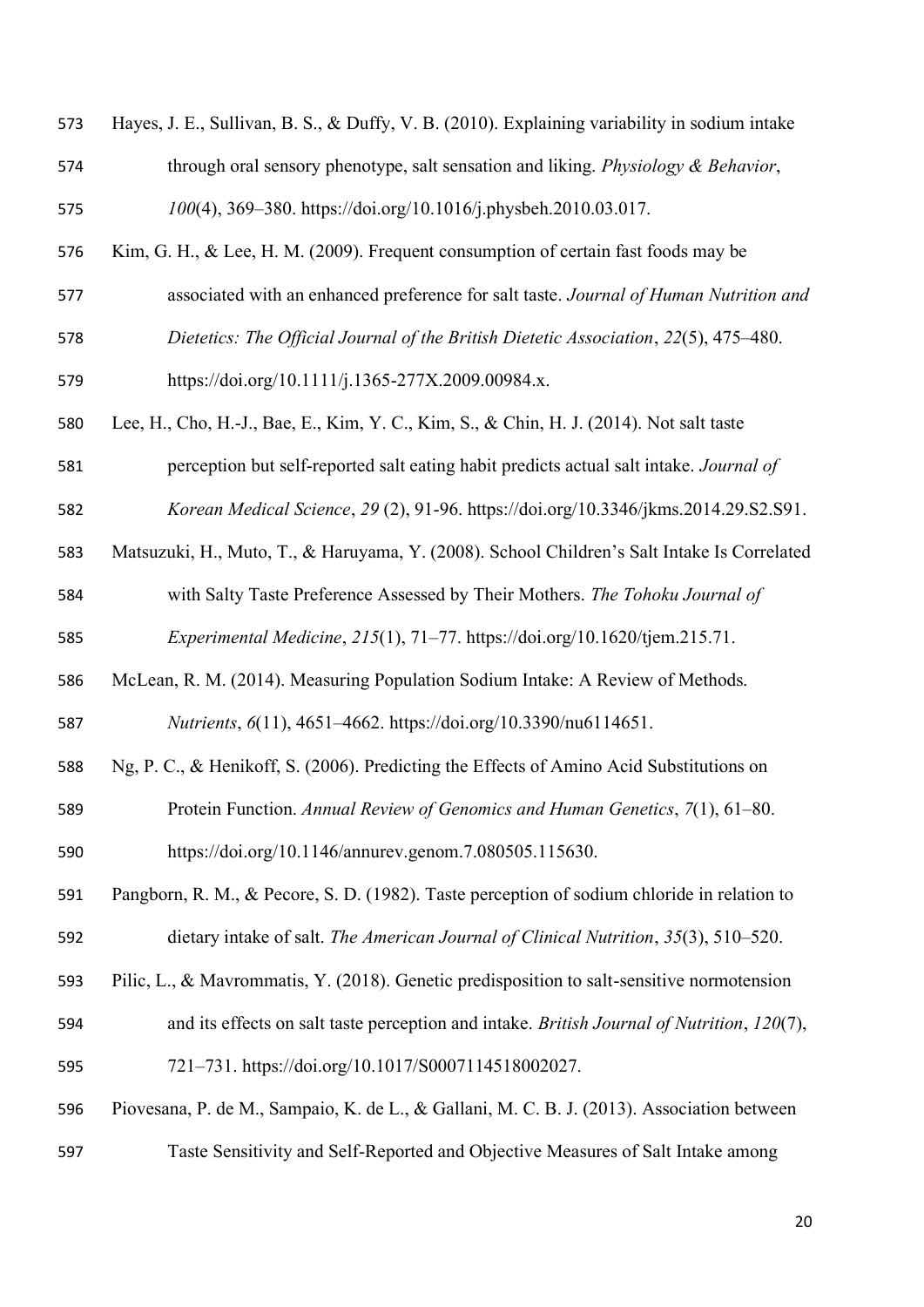- Hypertensive and Normotensive Individuals. *ISRN Nutrition*, *2013*, 1–7.
- https://doi.org/10.5402/2013/301213.
- Quader, Z. S., Patel, S., Gillespie, C., Cogswell, M. E., Gunn, J. P., Perrine, C. G., …
- Moshfegh, A. (2016). Trends and determinants of discretionary salt use: National
- Health and Nutrition Examination Survey 2003-2012. *Public Health Nutrition*,
- *19*(12), 2195–2203. https://doi.org/10.1017/S1368980016000392.
- Rankin, A., Bunting, B. P., Poínhos, R., van der Lans, I. A., Fischer, A. R., Kuznesof, S., …
- Stewart-Knox, B. J. (2018). Food choice motives, attitude towards and intention to
- adopt personalised nutrition. *Public Health Nutrition*, *21*(14), 2606–2616.
- https://doi.org/10.1017/S1368980018001234.
- Rhodes, D. G., Murayi, T., Clemens, J. C., Baer, D. J., Sebastian, R. S., & Moshfegh, A. J.
- (2013). The USDA Automated Multiple-Pass Method accurately assesses population sodium intakes. *The American Journal of Clinical Nutrition*, *97*(5), 958–964.
- https://doi.org/10.3945/ajcn.112.044982.
- Takachi, R., Ishihara, J., Iwasaki, M., Ishii, Y., & Tsugane, S. (2014). Self-Reported Taste
- Preference Can Be a Proxy for Daily Sodium Intake in Middle-Aged Japanese Adults.
- *Journal of the Academy of Nutrition and Dietetics*, *114*(5), 781–787.
- https://doi.org/10.1016/j.jand.2013.07.043.
- World Health Organisation. The top 10 causes of death. (2018). [https://www.who.int/news-](https://www.who.int/news-room/fact-sheets/detail/the-top-10-causes-of-death/%20Accessed%2010%20December%202019)[room/fact-sheets/detail/the-top-10-causes-of-death/ Accessed 10 December 2019.](https://www.who.int/news-room/fact-sheets/detail/the-top-10-causes-of-death/%20Accessed%2010%20December%202019)
- Yang, F., & Zheng, J. (2017). Understand spiciness: Mechanism of TRPV1 channel
- activation by capsaicin. *Protein & Cell*, *8*(3), 169–177.
- https://doi.org/10.1007/s13238-016-0353-7.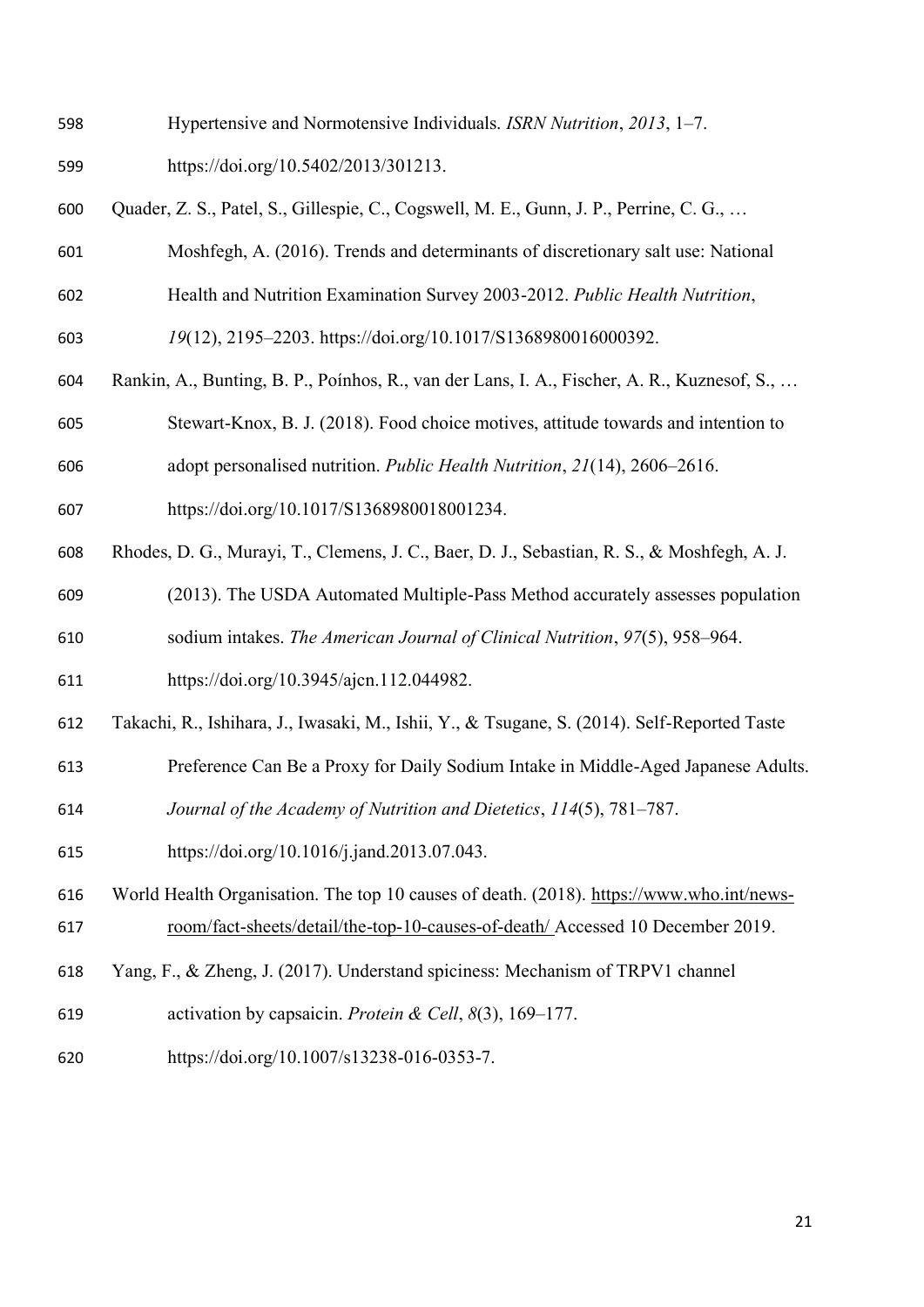- 621 Yi, S. S., Firestone, M. J., & Beasley, J. M. (2015). Independent associations of sodium
- 622 intake with measures of body size and predictive body fatness. *Obesity (Silver Spring,*

623 *Md.)*, *23*(1), 20–23. https://doi.org/10.1002/oby.20912.

624

625 **Tables**

626

627 **Table 1.** Baseline characteristics of study participants ( $n = 95$ ). Data presented as mean  $\pm$ 628 SEM or absolute (relative) frequencies. P value for difference between male and female

629 participants (Independent samples t-test, Mann Whitney-U test, Fischer's Exact test).

|                                        | Male           | Female         | p     |
|----------------------------------------|----------------|----------------|-------|
|                                        | $(n = 32)$     | $(n = 63)$     |       |
| Age (years)                            | $29.6 \pm 1.1$ | $26.6 \pm 0.9$ | 0.058 |
| BMI $(kg/m2)$                          | $25.1 \pm 0.5$ | $23.1 \pm 0.5$ | 0.010 |
| $STDT$ (mmol/l) <sup>a)</sup>          | 12(13)         | 8(6)           | 0.029 |
| $STRT$ (mmol/l) <sup>a)</sup>          | 17(12)         | 12(5)          | 0.328 |
| Preference for salt in soup $(n = 74)$ |                |                |       |
| Low                                    | 22(78.6)       | 43 (91.5)      | 0.161 |
| High                                   | 6(21.4)        | 4(8.5)         |       |
| Self-reported salt habit $(n = 74)$    |                |                |       |
| Do not eat salty                       | 16(59.3)       | 24(51.1)       | 0.839 |
| Eat in moderation                      | 8(29.6)        | 16(34)         |       |
| Eat salty                              | 3(11.1)        | 7(14.9)        |       |
| Sodium intake (mg)                     | $3358 \pm 299$ | $2878 \pm 284$ | 0.020 |
| Salt intake (g)                        | $8.4 \pm 0.7$  | $7.2 \pm 0.7$  |       |
| Sodium intake (mg/1000 kcal)           | $1642 \pm 172$ | $1731 \pm 142$ | 0.192 |

630 a) median (interquartile range); body mass index (BMI), salt taste detection threshold

633

634

- 635
- 636

637

638

639

<sup>631</sup> (STDT), salt taste recognition threshold (STRT)

<sup>632</sup>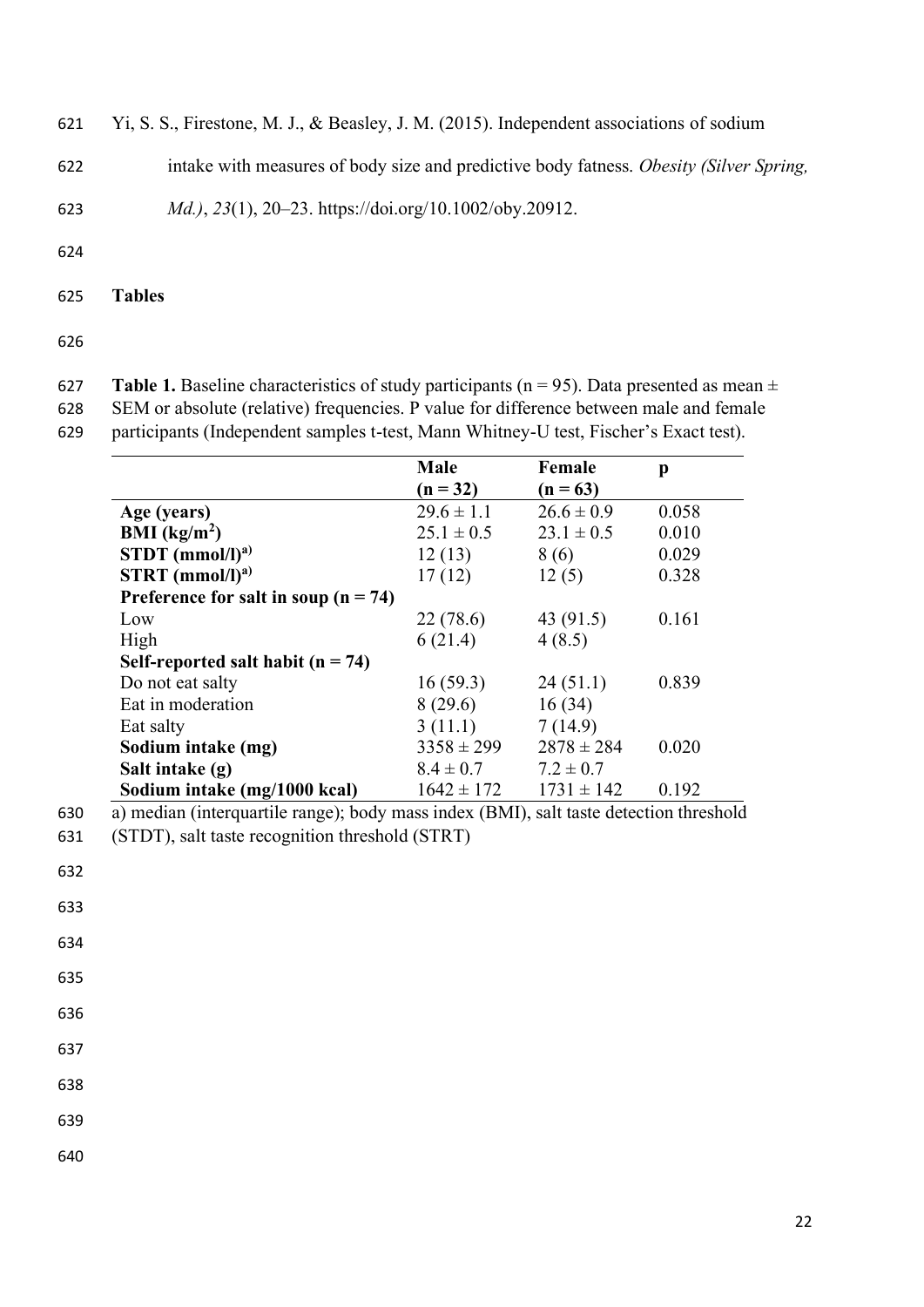- 641 **Table 2.** Key outcome variables according to the *SCNN1B* rs239345 and *TRPV1* rs805080
- 642 genotype**.** Data presented as mean ± SEM or median (interquartile range). P value for

| 643 | difference between genotype groups (One-way ANOVA, Mann Whitney-U test). |  |  |  |  |  |
|-----|--------------------------------------------------------------------------|--|--|--|--|--|
|-----|--------------------------------------------------------------------------|--|--|--|--|--|

|                                           | rs239345            |                |              | rs8065080           |                |       |
|-------------------------------------------|---------------------|----------------|--------------|---------------------|----------------|-------|
|                                           | $TT+AT$<br>$(n=87)$ | $AA(n=6)$      | $\mathbf{p}$ | $TT+CT$<br>$(n=81)$ | $CC(n=14)$     | p     |
| STDT (mmol/l)                             | 8(6)                | 8(11)          | 0.383        | 8(6)                | 8(8)           | 0.506 |
| STRT (mmol/l)                             | 17(12)              | 14.5(13)       | 0.943        | 17(12)              | 12(16)         | 0.295 |
| <b>AUC</b> saltiness*                     | $194 \pm 5$         | $198 \pm 31$   | 0.853        | $200 \pm 5$         | $161 \pm 15$   | 0.008 |
| AUC pleasantness*                         | $91 \pm 7$          | $94 \pm 12$    | 0.636        | $85 \pm 7$          | $123 \pm 10$   | 0.027 |
| Sodium intake<br>$(mg/1000 \text{ kcal})$ | $1630 \pm 83$       | $1715 \pm 411$ | 0.890        | $1622 \pm 84$       | $1719 \pm 274$ | 0.853 |
| Sodium intake (mg)                        | $3047 \pm 166$      | $3276 \pm 717$ | 0.672        | $3060 \pm 165$      | $3136 \pm 489$ | 0.832 |

644 \* Sample size: rs239345 TT+AT (n=70) and AA (n=4); rs8065080 TT+ CT (n=62), CC

645 (n=12); area under the curve (AUC), salt taste detection threshold (STDT), salt taste

646 recognition threshold (STRT).

# 647

# 648 **Figure legends**

649 **Figure 1.** Mean saltiness and pleasantness ratings of tomato soup according to *SCNN1B*

650 rs239345 genotype. Error bars represent  $\pm$  SEM. Area under the curve difference between 651 genotypes ( $p = 0.853$  for saltiness and  $p = 0.636$  for pleasantness respectively, One-way

652 ANOVA).

653 **Figure 2**. Mean saltiness and pleasantness ratings of tomato soup according to *TRPV1* 

654 rs8065080 genotype. Error bars represent  $\pm$  SEM. Area under the curve difference between 655 genotypes ( $p = 0.008$  for saltiness and  $p = 0.027$  for pleasantness respectively, One-way 656 ANOVA).

657 **Figure 3**. Mean sodium intake (mg/1000 kcal) across recognition threshold and *SCNN1B* 

658 rs239345 (a) and *TRPV1* rs8065080 (b) genotype groups. Error bars represent  $\pm$  SEM. Two-

659 way ANOVA (Bonferroni adjusted p values; p for interaction in figure  $b = 0.030$ ).

660 **Figure 4**. Self-reported salt eating habit in context of preference for salt in soup (a) and the 661 mean sodium intake (mg/1000 kcal) (b). Error bars represent  $\pm$  SEM. Fischer's Exact test (a)

662 and one-way ANOVA (b) (Bonferroni adjusted p value).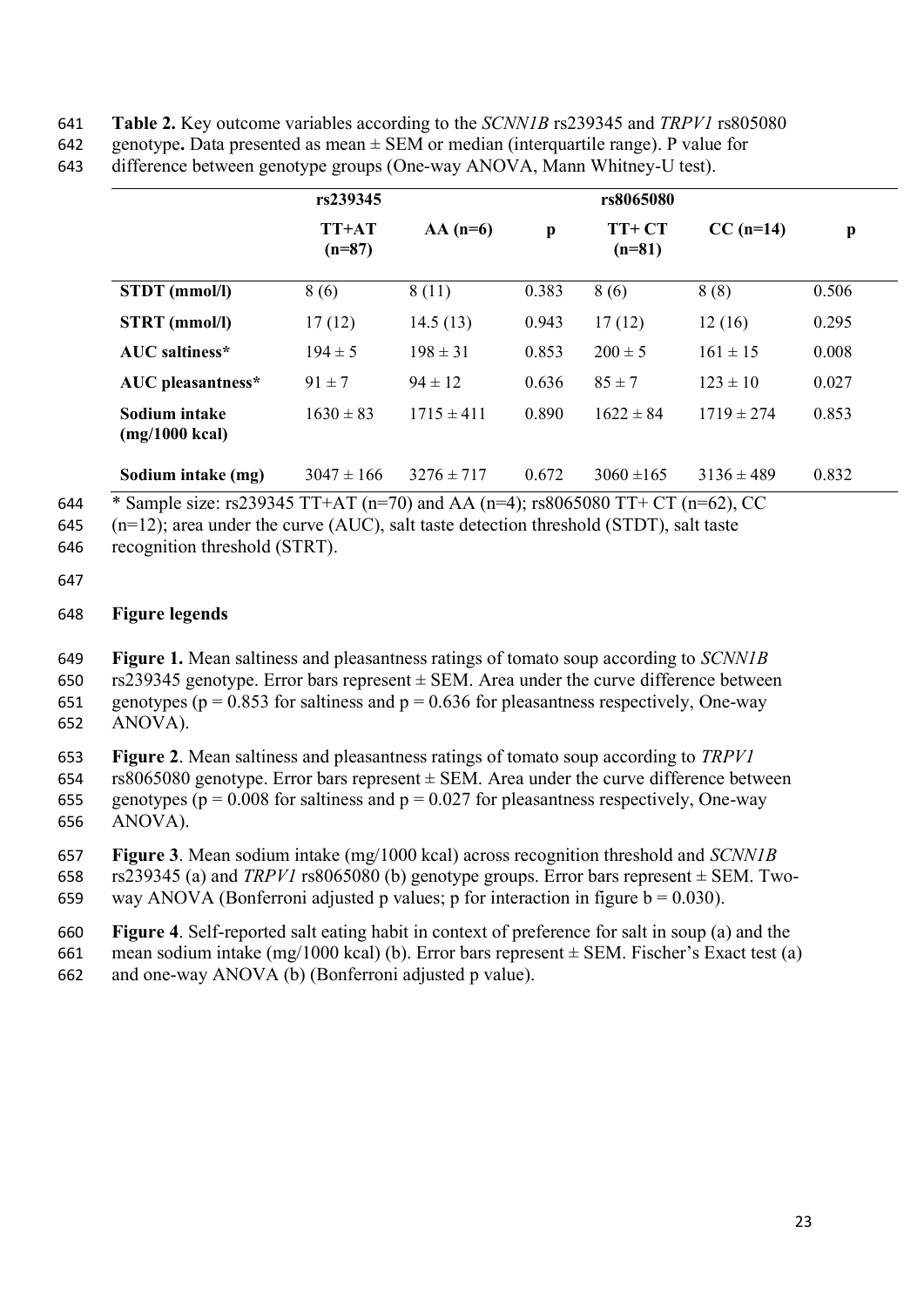

663

Figure 2.



664

Figure 3.

High threshold